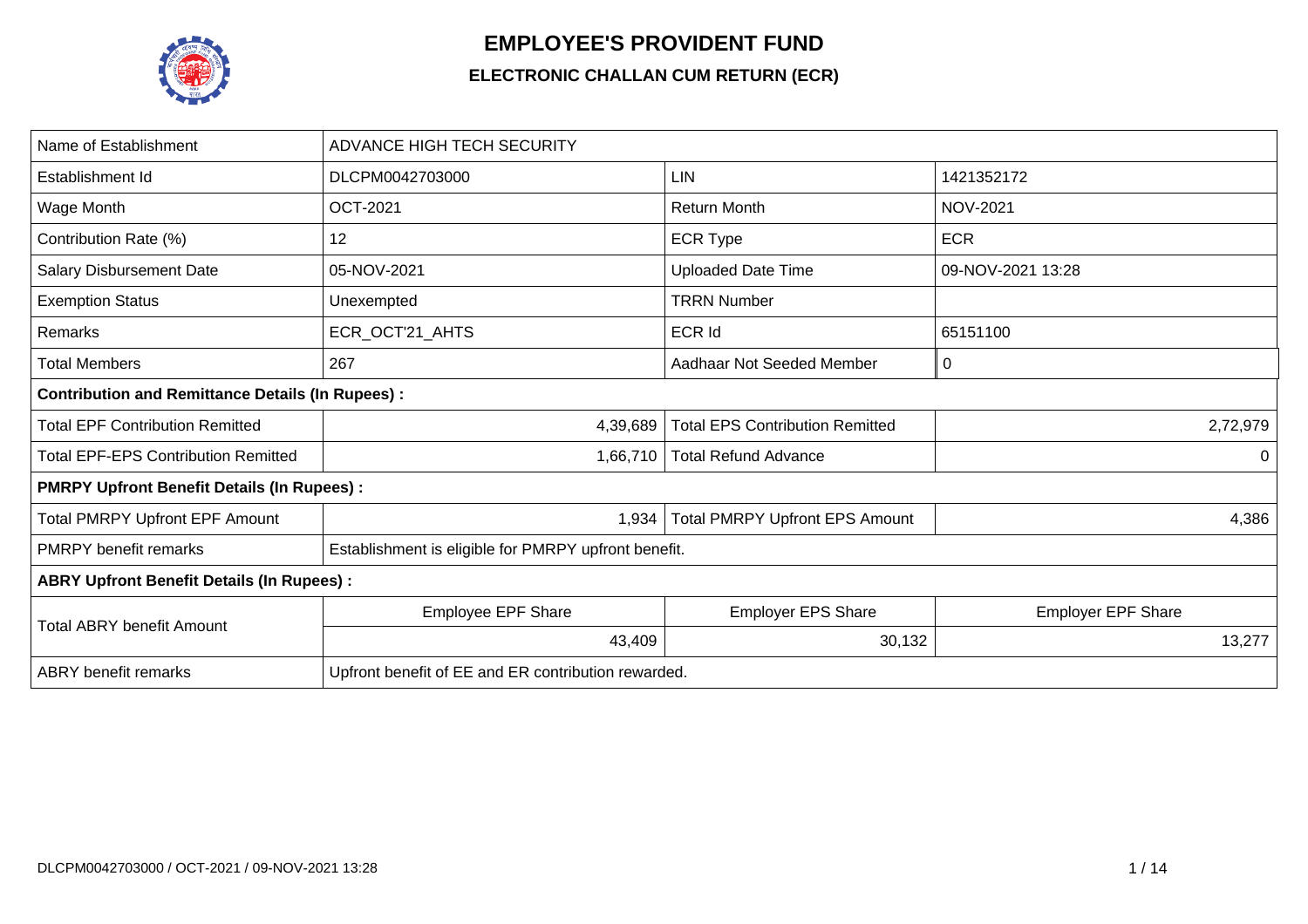## Member Details :-

|                |              | Name as per                        |                               |              |            | Wages       |             |       | <b>Contribution Remitted</b> |       |                    |                |                         | <b>PMRPY / ABRY Benefit</b> |                 | <b>Posting</b>                   |
|----------------|--------------|------------------------------------|-------------------------------|--------------|------------|-------------|-------------|-------|------------------------------|-------|--------------------|----------------|-------------------------|-----------------------------|-----------------|----------------------------------|
| SI. No.        | <b>UAN</b>   | <b>ECR</b>                         | <b>UAN</b><br>Repository      | <b>Gross</b> | <b>EPF</b> | <b>EPS</b>  | <b>EDLI</b> | EE    | <b>EPS</b>                   | ER    | <b>NCP</b><br>Days | <b>Refunds</b> | Pension<br><b>Share</b> | ER PF<br><b>Share</b>       | <b>EE Share</b> | <b>Location of</b><br>the member |
| $\overline{1}$ | 101484880560 | <b>ABAN KUMAR</b>                  | ABAN<br><b>KUMAR</b>          | 22,134       | 15,000     | 15,000      | 15,000      | 1,800 | 1,250                        | 550   | $\mathbf 0$        | $\mathbf 0$    |                         |                             |                 | N.A.                             |
| 2              | 101499914769 | <b>ABHISHEK</b>                    | <b>ABHISHEK</b>               | 15,908       | 15,000     | 15,000      | 15,000      | 1,800 | 1,250                        | 550   | $\mathbf 0$        | $\Omega$       |                         |                             |                 | N.A.                             |
| 3              | 101433399937 | <b>AJAY KUMAR</b>                  | <b>AJAY KUMAR</b>             | 15,908       | 15,000     | 15,000      | 15,000      | 1,800 | 1,250                        | 550   | $\mathbf{0}$       | 0              |                         |                             |                 | N.A.                             |
| 4              | 101703676131 | <b>AJEET</b>                       | <b>AJEET</b>                  | 11,013       | 11,013     | 11,013      | 11,013      | 1,322 | 917                          | 405   | 8                  | $\Omega$       | <b>ABRY</b>             | ABRY                        | ABRY            | N.A.                             |
| 5              | 101676540188 | AKASH                              | <b>AKASH</b>                  | 15,296       | 15,000     | $\mathbf 0$ | 15,000      | 1,800 | $\mathbf 0$                  | 1,800 | $\mathbf{1}$       | $\Omega$       |                         |                             |                 | N.A.                             |
| 6              | 101725986489 | <b>AKASH</b>                       | <b>AKASH</b>                  | 14,684       | 14,684     | $\Omega$    | 14,684      | 1,762 | $\mathbf 0$                  | 1,762 | $\overline{2}$     | $\Omega$       |                         |                             |                 | N.A.                             |
| $\overline{7}$ | 101655390885 | <b>AKSHAY KUMAR</b>                | <b>AKSHAY</b><br><b>KUMAR</b> | 12,849       | 12,849     | $\Omega$    | 12,849      | 1,542 | $\mathbf 0$                  | 1,542 | 5                  | $\Omega$       |                         |                             |                 | N.A.                             |
| 8              | 101515392351 | AMARDEEP<br><b>SHARMA</b>          | AMARDEEP<br><b>SHARMA</b>     | 15,834       | 13,000     | 13,000      | 13,000      | 1,560 | 1,083                        | 477   | $\mathbf 0$        | $\Omega$       |                         |                             |                 | N.A.                             |
| 9              | 101446308814 | <b>AMIT KUMAR</b>                  | <b>AMIT KUMAR</b>             | 14,684       | 14,684     | 14,684      | 14,684      | 1,762 | 1,223                        | 539   | $\overline{2}$     | 0              |                         |                             |                 | N.A.                             |
| 10             | 101485166730 | <b>ANIL KUMAR</b>                  | <b>ANIL KUMAR</b>             | 15,908       | 15,000     | 15,000      | 15,000      | 1,800 | 1,250                        | 550   | $\mathbf 0$        | 0              |                         |                             |                 | N.A.                             |
| 11             | 101138628895 | Anil kumar<br>gaud                 | ANIL KUMAR<br>GAUD            | 18,564       | 15,000     | 15,000      | 15,000      | 1,800 | 1,250                        | 550   | $\mathbf 0$        | $\overline{0}$ |                         |                             |                 | N.A.                             |
| 12             | 101703676165 | <b>ANIL KUMAR</b><br><b>SHARMA</b> | ANIL KUMAR<br><b>SHARMA</b>   | 21,121       | 15,000     | 15,000      | 15,000      | 1,800 | 1,250                        | 550   | $\mathbf 0$        | $\mathbf 0$    | GK10001                 | GK10001                     | GK10001         | N.A.                             |
| 13             | 101485167181 | ANIRUDH                            | ANIRUDH                       | 13,461       | 13,461     | 13,461      | 13,461      | 1,615 | 1,121                        | 494   | 4                  | $\Omega$       |                         |                             |                 | N.A.                             |
| 14             | 101219575727 | <b>ANITA</b>                       | <b>ANITA</b>                  | 12,849       | 12,849     | 12,849      | 12,849      | 1,542 | 1,070                        | 472   | 5                  | 0              |                         |                             |                 | N.A.                             |
| 15             | 101508837075 | <b>ANKITA RAWAT</b>                | <b>ANKITA</b><br><b>RAWAT</b> | 14,684       | 14,684     | 14,684      | 14,684      | 1,762 | 1,223                        | 539   | $\overline{2}$     | $\Omega$       | <b>ABRY</b>             | <b>ABRY</b>                 | <b>ABRY</b>     | N.A.                             |
| 16             | 101386670351 | Ankith Singh<br><b>Bisht</b>       | <b>ANKITH</b><br>SINGH BISHT  | 14,684       | 14,684     | 14,684      | 14,684      | 1,762 | 1,223                        | 539   | $\overline{2}$     | 0              | <b>ABRY</b>             | ABRY                        | <b>ABRY</b>     | N.A.                             |
| 17             | 101715440477 | <b>ANKUL SINGH</b>                 | ANKUL<br><b>SINGH</b>         | 15,296       | 15,000     | 15,000      | 15,000      | 1,800 | 1,250                        | 550   | $\mathbf{1}$       | $\Omega$       |                         |                             |                 | N.A.                             |
| 18             | 101087749327 | ANUBHAV<br><b>SINGH</b>            | ANUBHAV<br><b>SINGH</b>       | 15,296       | 15,000     | 15,000      | 15,000      | 1,800 | 1,250                        | 550   | $\mathbf{1}$       | 0              |                         |                             |                 | N.A.                             |
| 19             | 100724883569 | ANUJ SHARMA                        | ANUJ<br><b>SHARMA</b>         | 15,296       | 15,000     | 15,000      | 15,000      | 1,800 | 1,250                        | 550   | $\mathbf{1}$       | 0              |                         |                             |                 | N.A.                             |
| 20             | 101067269467 | <b>ARUN KUMAR</b>                  | ARUN<br><b>KUMAR</b>          | 15,296       | 15,000     | 15,000      | 15,000      | 1,800 | 1,250                        | 550   | $\mathbf{1}$       | 0              |                         |                             |                 | N.A                              |
| 21             | 101209488191 | <b>ARUN YADAV</b>                  | <b>ARUN YADAV</b>             | 15,908       | 15,000     | 15,000      | 15,000      | 1,800 | 1,250                        | 550   | $\mathbf 0$        | $\Omega$       |                         |                             |                 | N.A.                             |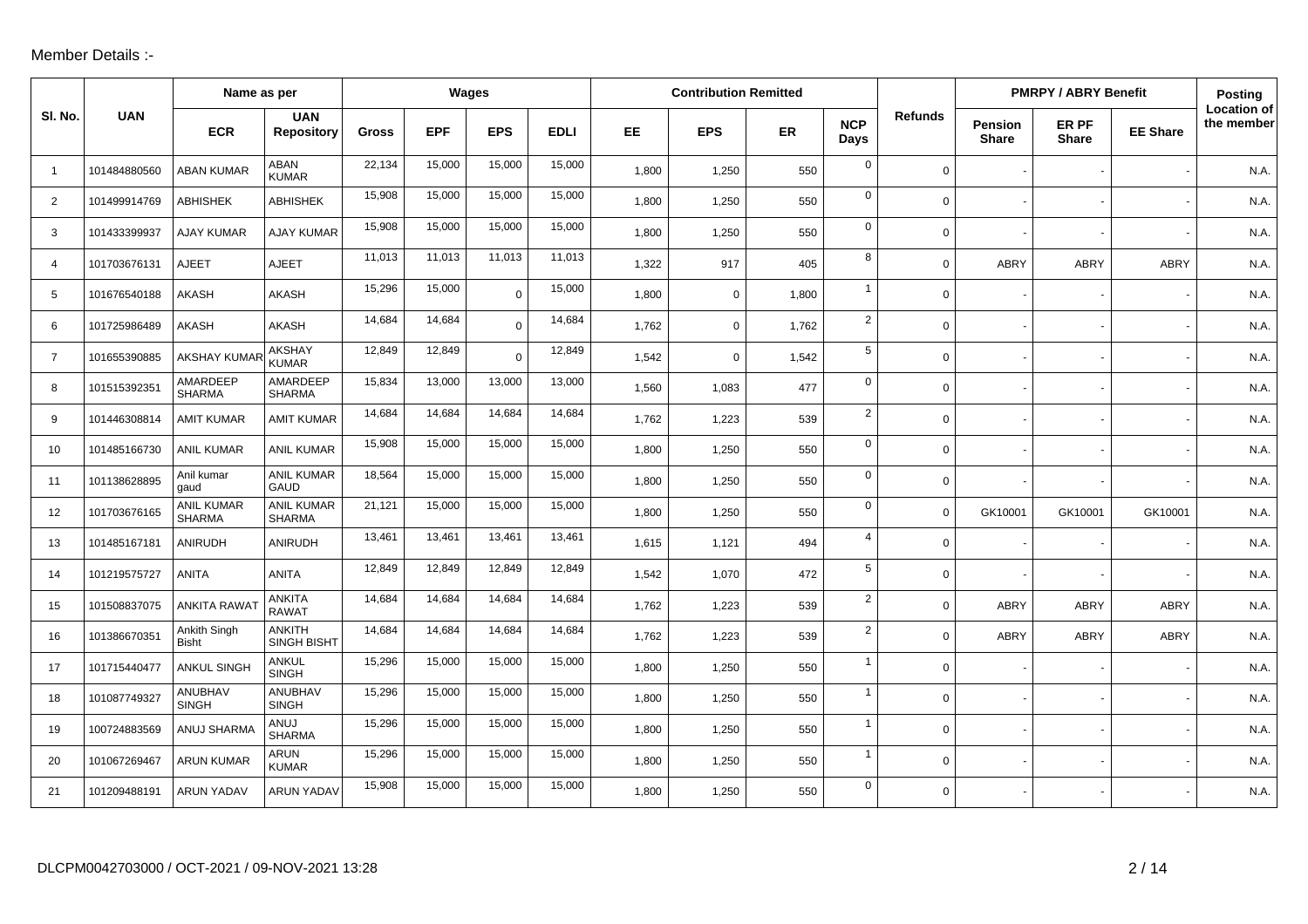|         |              | Name as per                         |                                               |              |            | Wages          |             |       | <b>Contribution Remitted</b> |       |                    |                |                                | <b>PMRPY / ABRY Benefit</b> |                 | <b>Posting</b>                   |
|---------|--------------|-------------------------------------|-----------------------------------------------|--------------|------------|----------------|-------------|-------|------------------------------|-------|--------------------|----------------|--------------------------------|-----------------------------|-----------------|----------------------------------|
| SI. No. | <b>UAN</b>   | <b>ECR</b>                          | <b>UAN</b><br><b>Repository</b>               | <b>Gross</b> | <b>EPF</b> | <b>EPS</b>     | <b>EDLI</b> | EE.   | <b>EPS</b>                   | ER    | <b>NCP</b><br>Days | <b>Refunds</b> | <b>Pension</b><br><b>Share</b> | ER PF<br><b>Share</b>       | <b>EE Share</b> | <b>Location of</b><br>the member |
| 22      | 101179083149 | ASHA                                | <b>ASHA</b>                                   | 15,296       | 15,000     | 15,000         | 15,000      | 1,800 | 1,250                        | 550   | $\overline{1}$     | $\Omega$       |                                |                             |                 | N.A.                             |
| 23      | 100634808941 | ASHA DAS                            | ASHA DAS                                      | 15,296       | 15,000     | 15,000         | 15,000      | 1,800 | 1,250                        | 550   | $\overline{1}$     | $\Omega$       |                                |                             |                 | N.A.                             |
| 24      | 101685482984 | <b>ASHISH VERMA</b>                 | ASHISH<br>VERMA                               | 15,908       | 15,000     | $\overline{0}$ | 15,000      | 1,800 | $\mathbf 0$                  | 1,800 | $\mathbf 0$        | $\mathbf 0$    |                                |                             |                 | N.A.                             |
| 25      | 101475240953 | Ashok Kumar                         | ASHOK<br><b>KUMAR</b>                         | 17,537       | 15,000     | 15,000         | 15,000      | 1.800 | 1,250                        | 550   | $\mathbf 0$        | $\Omega$       |                                |                             |                 | N.A.                             |
| 26      | 100767871751 | <b>ATUL CHAUHAI</b>                 | <b>ATUL</b><br>CHAUHAN                        | 12,237       | 12,237     | 12,237         | 12,237      | 1,468 | 1,019                        | 449   | 6                  | $\mathbf 0$    |                                |                             |                 | N.A.                             |
| 27      | 101547181156 | <b>AVDHESH</b><br><b>KUMAR</b>      | <b>AVDHESH</b><br><b>KUMAR</b>                | 15,908       | 15,000     | 15,000         | 15,000      | 1,800 | 1,250                        | 550   | $\mathbf 0$        | $\Omega$       | GK10001                        | GK10001                     | GK10001         | N.A.                             |
| 28      | 100634810887 | <b>AVINASH</b><br><b>KUMAR</b>      | <b>AVINASH</b><br><b>KUMAR</b>                | 15,296       | 15,000     | 15,000         | 15,000      | 1,800 | 1,250                        | 550   | $\overline{1}$     | $\mathbf 0$    | GK10001                        | GK10001                     | GK10001         | N.A.                             |
| 29      | 101488336543 | <b>AZAD</b>                         | <b>AZAD</b>                                   | 7,954        | 7,954      | 7,954          | 7,954       | 954   | 663                          | 291   | 13                 | $\Omega$       |                                |                             |                 | N.A.                             |
| 30      | 101627677047 | <b>BABLU</b>                        | <b>BABLU</b>                                  | 17,537       | 15,000     | 15,000         | 15,000      | 1,800 | 1,250                        | 550   | $\mathbf 0$        | $\Omega$       | GK10001                        | GK10001                     | GK10001         | N.A.                             |
| 31      | 101392115767 | <b>BADRI</b><br>NARAYAN             | <b>BADRI</b><br>NARAYAN                       | 17,537       | 15,000     | $\overline{0}$ | 15,000      | 1,800 | $\mathbf 0$                  | 1,800 | $\mathbf 0$        | $\mathbf 0$    |                                |                             |                 | N.A.                             |
| 32      | 101515392295 | <b>BANSILAL</b>                     | <b>BANSI LAL</b>                              | 15,834       | 13,000     | 13,000         | 13,000      | 1,560 | 1,083                        | 477   | $\mathbf 0$        | $\Omega$       |                                |                             |                 | N.A.                             |
| 33      | 101695402224 | <b>BHANU PRATAP</b><br><b>SINGH</b> | <b>BHANU</b><br><b>PARTAP</b><br><b>SINGH</b> | 21,121       | 15,000     | 15,000         | 15,000      | 1,800 | 1,250                        | 550   | $\mathbf 0$        | $\Omega$       |                                |                             |                 | N.A.                             |
| 34      | 101203164931 | <b>BHANU PRATAF</b><br><b>SINGH</b> | <b>BHANU</b><br><b>PRATAP</b><br><b>SINGH</b> | 15,296       | 15,000     | 15,000         | 15,000      | 1,800 | 1,250                        | 550   | $\overline{1}$     | $\Omega$       |                                |                             |                 | N.A.                             |
| 35      | 101735936473 | <b>BHARTI</b>                       | <b>BHARTI</b>                                 | 3,059        | 3,059      | 3,059          | 3,059       | 367   | 255                          | 112   | 21                 | $\Omega$       |                                |                             |                 | N.A.                             |
| 36      | 101639486235 | <b>BHUBNESHWAF</b>                  | <b>BHUBNESHW</b><br>AR.                       | 22,134       | 15,000     | 15,000         | 15,000      | 1,800 | 1,250                        | 550   | $\mathbf 0$        | $\Omega$       |                                |                             |                 | N.A.                             |
| 37      | 101644130848 | <b>BIKRANT</b><br><b>KUMAR</b>      | <b>BIKRANT</b><br><b>KUMAR</b>                | 15,908       | 15,000     | 15,000         | 15,000      | 1,800 | 1,250                        | 550   | $\mathsf 0$        | $\Omega$       | GK10001                        | GK10001                     | GK10001         | N.A.                             |
| 38      | 101086023345 | <b>BRAJENDRA</b><br><b>KUMAR</b>    | <b>BRAJENDRA</b><br><b>KUMAR</b>              | 15,296       | 15,000     | 15,000         | 15,000      | 1,800 | 1,250                        | 550   | $\overline{1}$     | $\Omega$       |                                |                             |                 | N.A.                             |
| 39      | 101349160306 | <b>BUDDH SEN</b>                    | <b>BUDDH SEN</b>                              | 22,134       | 15,000     | 15,000         | 15,000      | 1,800 | 1,250                        | 550   | $\mathbf 0$        | $\Omega$       |                                |                             |                 | N.A.                             |
| 40      | 101725986458 | <b>BUNTY</b>                        | <b>BUNTY</b>                                  | 9,790        | 9,790      | $\Omega$       | 9,790       | 1,175 | $\mathbf 0$                  | 1,175 | 10                 | $\Omega$       |                                |                             |                 | N.A.                             |
| 41      | 101290886572 | <b>BUNTY KUMAR</b>                  | <b>BUNTY</b><br><b>KUMAR</b>                  | 15,908       | 15,000     | 15,000         | 15,000      | 1,800 | 1,250                        | 550   | $\mathbf 0$        | $\Omega$       |                                |                             |                 | N.A.                             |
| 42      | 101735936441 | CHANDAN<br><b>SINGH</b>             | CHANDAN<br><b>SINGH</b>                       | 15,296       | 15,000     | 15,000         | 15,000      | 1,800 | 1,250                        | 550   | $\overline{1}$     | $\Omega$       |                                |                             |                 | N.A.                             |
| 43      | 101426785411 | CHANDPAL<br><b>SHARMA</b>           | <b>CHANDER</b><br>PAL SHARMA                  | 15,908       | 15,000     | 15,000         | 15,000      | 1,800 | 1,250                        | 550   | $\overline{0}$     | $\Omega$       | <b>Others</b>                  | Others                      |                 | N.A.                             |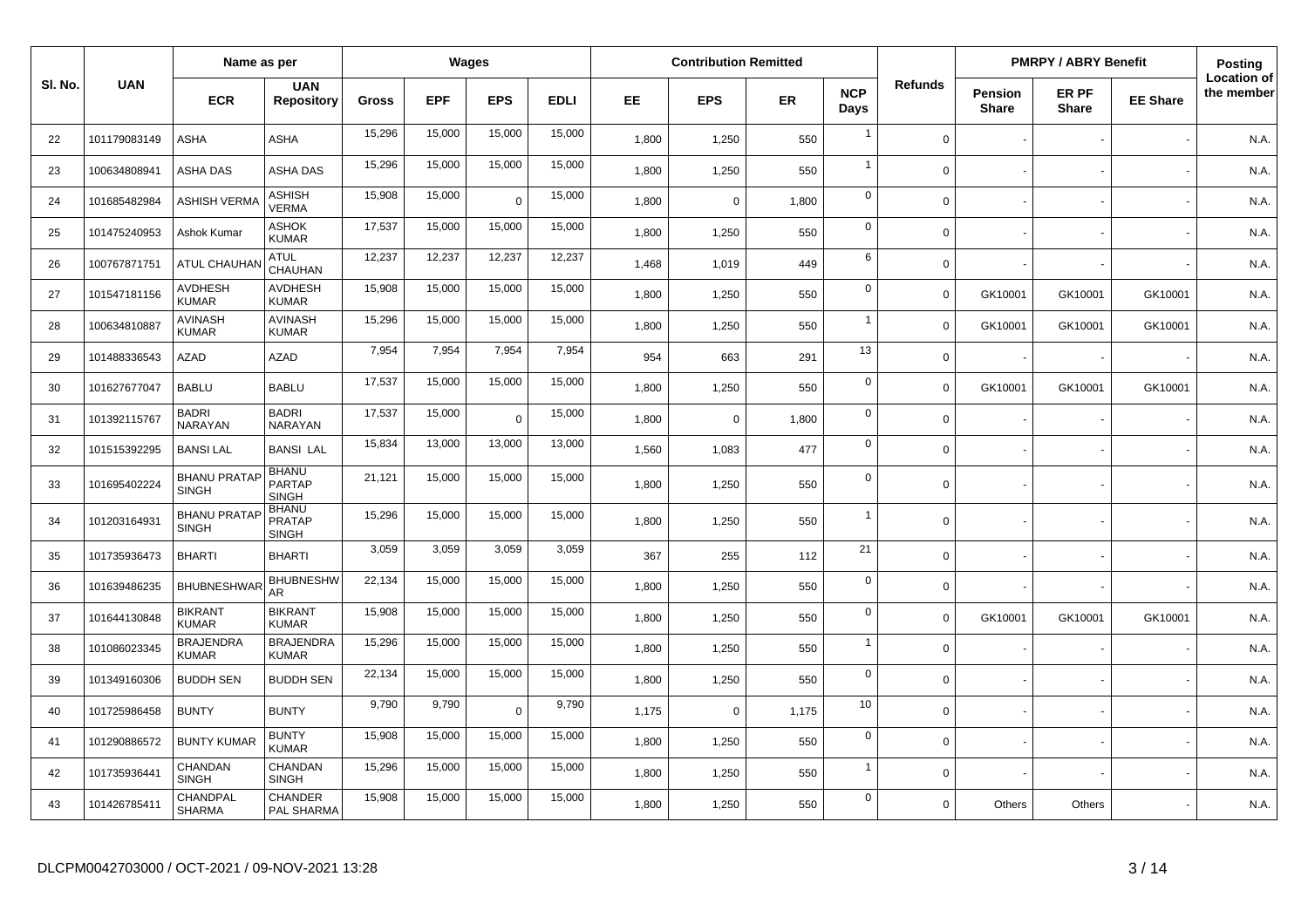|         |              | Name as per                                |                                            |        | Wages      |                |             |       | <b>Contribution Remitted</b> |       |                    |                |                                | <b>PMRPY / ABRY Benefit</b> |                 | Posting                          |
|---------|--------------|--------------------------------------------|--------------------------------------------|--------|------------|----------------|-------------|-------|------------------------------|-------|--------------------|----------------|--------------------------------|-----------------------------|-----------------|----------------------------------|
| SI. No. | <b>UAN</b>   | <b>ECR</b>                                 | <b>UAN</b><br><b>Repository</b>            | Gross  | <b>EPF</b> | <b>EPS</b>     | <b>EDLI</b> | EE    | <b>EPS</b>                   | ER    | <b>NCP</b><br>Days | <b>Refunds</b> | <b>Pension</b><br><b>Share</b> | ER PF<br><b>Share</b>       | <b>EE Share</b> | <b>Location of</b><br>the member |
| 44      | 101270907713 | CHANDNI                                    | CHANDNI                                    | 13,461 | 13,461     | 13,461         | 13,461      | 1,615 | 1,121                        | 494   | $\overline{4}$     | $\mathbf 0$    |                                |                             |                 | N.A.                             |
| 45      | 101541129962 | <b>CHUKKA</b><br><b>LAKSHMI</b><br>THANUJA | <b>CHUKKA</b><br><b>LAKSHMI</b><br>THANUJA | 11,691 | 11,691     | 11,691         | 11,691      | 1,403 | 974                          | 429   | 6                  | $\Omega$       |                                |                             |                 | N.A.                             |
| 46      | 101735936439 | <b>DAYA RAM</b>                            | <b>DAYARAM</b>                             | 21,121 | 15,000     | 15,000         | 15,000      | 1,800 | 1,250                        | 550   | $\mathbf 0$        | $\mathbf 0$    |                                |                             |                 | N.A.                             |
| 47      | 101241271184 | <b>DEEPA</b>                               | <b>DEEPA</b>                               | 11,625 | 11,625     | 11,625         | 11,625      | 1,395 | 968                          | 427   | $\overline{7}$     | $\Omega$       |                                |                             |                 | N.A.                             |
| 48      | 101515392379 | <b>DEEPAK KUMA</b>                         | <b>DEEPAK</b><br><b>KUMAR</b>              | 15,834 | 13,000     | 13,000         | 13,000      | 1,560 | 1,083                        | 477   | $\mathsf 0$        | $\mathbf 0$    |                                |                             |                 | N.A.                             |
| 49      | 100551202918 | DEVRAJ                                     | <b>DEVRAJ</b>                              | 12,849 | 12,849     | 12,849         | 12,849      | 1,542 | 1,070                        | 472   | $\sqrt{5}$         | $\Omega$       |                                |                             |                 | N.A.                             |
| 50      | 101129049712 | <b>DILIP KUMAR</b>                         | <b>DILIP KUMAR</b>                         | 13,461 | 13,461     | 13,461         | 13,461      | 1,615 | 1,121                        | 494   | $\overline{4}$     | $\Omega$       |                                |                             |                 | N.A.                             |
| 51      | 101639071870 | F.<br>VEERABHADRA<br><b>PPA</b>            | E<br>VEERABHAD<br><b>RAPPA</b>             | 18,373 | 18,373     | $\overline{0}$ | 15,000      | 2,205 | $\mathbf 0$                  | 2,205 | $\mathbf 0$        | $\Omega$       | GK10001                        | GK10001                     | GK10001         | N.A.                             |
| 52      | 101515392346 | <b>GANESH DUTT</b>                         | <b>GANESH</b><br><b>DUTT</b>               | 15,834 | 13,000     | 13,000         | 13,000      | 1,560 | 1,083                        | 477   | $\mathbf 0$        | $\mathbf 0$    |                                |                             |                 | N.A.                             |
| 53      | 101193802057 | <b>GAURAV SINGI</b>                        | <b>GAURAV</b><br><b>SINGH</b>              | 3,671  | 3,671      | 3,671          | 3,671       | 441   | 306                          | 135   | $\mathbf 0$        | $\Omega$       |                                |                             |                 | N.A.                             |
| 54      | 100634486529 | Govind Singh                               | <b>GOVIND</b><br><b>SINGH</b>              | 13,342 | 10,273     | 10,273         | 10,273      | 1,233 | 856                          | 377   | 5                  | $\Omega$       |                                |                             |                 | N.A.                             |
| 55      | 101676540220 | <b>HADISHA</b>                             | <b>HADISHA</b>                             | 14,072 | 14,072     | $\Omega$       | 14,072      | 1.689 | $\mathbf 0$                  | 1,689 | 3                  | $\Omega$       |                                |                             |                 | N.A.                             |
| 56      | 101735936366 | <b>HARIOM</b><br>YADAV                     | <b>HARIOM</b><br>YADAV                     | 20,384 | 13,000     | 13,000         | 13,000      | 1.560 | 1,083                        | 477   | $\mathbf 0$        | $\Omega$       | ABRY                           | <b>ABRY</b>                 | <b>ABRY</b>     | N.A.                             |
| 57      | 100566333717 | <b>HARIBILASH</b><br><b>SINGH</b>          | HARIBILASH<br><b>SINGH</b>                 | 7,342  | 7,342      | 7,342          | 7,342       | 881   | 612                          | 269   | 14                 | $\Omega$       |                                |                             |                 | N.A.                             |
| 58      | 101186798598 | <b>HARISH KUMAR</b>                        | <b>HARISH</b><br>KUMAR                     | 14,072 | 14,072     | 14,072         | 14,072      | 1,689 | 1,172                        | 517   | $\mathbf{3}$       | $\Omega$       |                                |                             |                 | N.A.                             |
| 59      | 100964248693 | <b>HARISH KUMAR</b>                        | <b>HARISH</b><br><b>KUMAR</b>              | 15,296 | 15,000     | 15,000         | 15,000      | 1,800 | 1,250                        | 550   | $\overline{1}$     | $\Omega$       |                                |                             |                 | N.A.                             |
| 60      | 101735936528 | <b>HARSHIT</b><br><b>KUMAR</b>             | <b>HARSHIT</b><br><b>KUMAR</b>             | 20,384 | 13,000     | 13,000         | 13,000      | 1,560 | 1,083                        | 477   | $\mathbf 0$        | $\Omega$       | ABRY                           | <b>ABRY</b>                 | <b>ABRY</b>     | N.A.                             |
| 61      | 101488336504 | <b>HEMA SAXENA</b>                         | <b>HEMA</b><br><b>SAXENA</b>               | 15,296 | 15,000     | 15,000         | 15,000      | 1,800 | 1,250                        | 550   | $\overline{1}$     | $\Omega$       |                                |                             |                 | N.A.                             |
| 62      | 101725987495 | <b>INDDRAJIT</b><br><b>KUMAR</b><br>MANDAL | <b>INDDRAJIT</b><br><b>KUMAR</b><br>MANDAL | 15,296 | 15,000     | $\Omega$       | 15,000      | 1.800 | $\Omega$                     | 1,800 | $\overline{1}$     | $\Omega$       |                                |                             |                 | N.A.                             |
| 63      | 101515392305 | <b>IRFAN</b>                               | <b>IRFAN</b>                               | 15,834 | 13,000     | 13,000         | 13,000      | 1,560 | 1,083                        | 477   | $\mathbf 0$        | $\Omega$       |                                |                             |                 | N.A.                             |
| 64      | 100511591545 | <b>JAGJEEVAN</b>                           | <b>JAGJEEVAN</b>                           | 15,908 | 15,000     | 15,000         | 15,000      | 1,800 | 1,250                        | 550   | $\mathbf 0$        | $\mathbf 0$    |                                |                             |                 | N.A.                             |
| 65      | 101452109726 | <b>JAI BHAGWAN</b><br><b>SINGH</b>         | JAI<br><b>BHAGWAN</b>                      | 15,908 | 15,000     | 15,000         | 15,000      | 1,800 | 1,250                        | 550   | $\mathbf 0$        | $\Omega$       |                                |                             |                 | N.A.                             |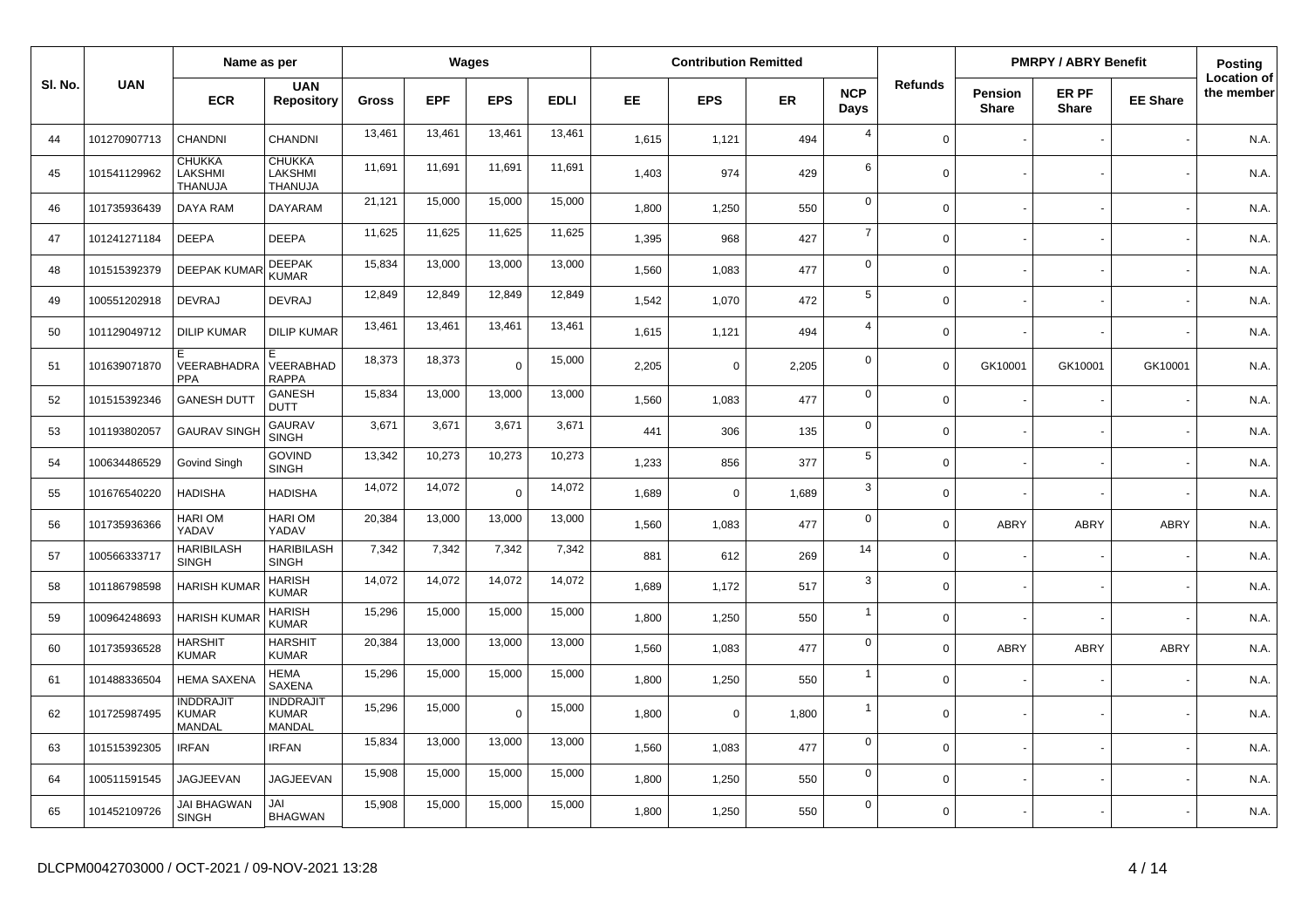|         |              | Name as per                              |                                                   |              |            | Wages       |             |       | <b>Contribution Remitted</b> |       |                           |                |                         | <b>PMRPY / ABRY Benefit</b> |                 | Posting                          |
|---------|--------------|------------------------------------------|---------------------------------------------------|--------------|------------|-------------|-------------|-------|------------------------------|-------|---------------------------|----------------|-------------------------|-----------------------------|-----------------|----------------------------------|
| SI. No. | <b>UAN</b>   | <b>ECR</b>                               | <b>UAN</b><br><b>Repository</b>                   | <b>Gross</b> | <b>EPF</b> | <b>EPS</b>  | <b>EDLI</b> | EE    | <b>EPS</b>                   | ER    | <b>NCP</b><br><b>Days</b> | <b>Refunds</b> | Pension<br><b>Share</b> | ER PF<br><b>Share</b>       | <b>EE Share</b> | <b>Location of</b><br>the member |
|         |              |                                          | <b>SINGH</b>                                      |              |            |             |             |       |                              |       |                           |                |                         |                             |                 |                                  |
| 66      | 100528691303 | <b>JAI PAL SINGH</b>                     | <b>JAI PAL</b><br><b>SINGH</b>                    | 21,121       | 15,000     | $\mathbf 0$ | 15,000      | 1,800 | $\mathbf 0$                  | 1,800 | $\pmb{0}$                 | $\Omega$       |                         |                             |                 | N.A.                             |
| 67      | 101515392367 | <b>JASWANT</b><br><b>SINGH</b>           | <b>JASWANT</b><br><b>SINGH</b>                    | 15,834       | 13,000     | 13,000      | 13,000      | 1,560 | 1,083                        | 477   | $\mathbf 0$               | $\mathbf 0$    |                         |                             |                 | N.A.                             |
| 68      | 101735936537 | <b>JYOTI PANDAY</b>                      | <b>JYOTI</b><br>PANDAY                            | 20,384       | 13,000     | 13,000      | 13,000      | 1,560 | 1,083                        | 477   | $\mathbf 0$               | $\Omega$       | ABRY                    | <b>ABRY</b>                 | ABRY            | N.A.                             |
| 69      | 101745898503 | <b>KAMLESH</b>                           | <b>KAMLESH</b>                                    | 5,507        | 5,507      | 5,507       | 5,507       | 661   | 459                          | 202   | $\mathbf 0$               | $\Omega$       | ABRY                    | <b>ABRY</b>                 | <b>ABRY</b>     | N.A.                             |
| 70      | 101715440449 | <b>KAMLESH DEV</b>                       | <b>KAMLESH</b><br><b>DEVI</b>                     | 14,072       | 14,072     | 14,072      | 14,072      | 1,689 | 1,172                        | 517   | $\mathbf{3}$              | $\mathbf 0$    |                         |                             |                 | N.A.                             |
| 71      | 101600713058 | <b>KANCHAN</b>                           | <b>KANCHAN</b>                                    | 14,072       | 14,072     | 14,072      | 14,072      | 1,689 | 1,172                        | 517   | 3                         | $\Omega$       |                         |                             |                 | N.A.                             |
| 72      | 101228120643 | <b>KAPIL</b>                             | <b>KAPIL</b>                                      | 14,684       | 14,684     | 14,684      | 14,684      | 1,762 | 1,223                        | 539   | $\overline{2}$            | $\Omega$       |                         |                             |                 | N.A.                             |
| 73      | 100758416227 | <b>KARTIK</b>                            | <b>KARTIK</b>                                     | 14,684       | 14,684     | 14,684      | 14,684      | 1,762 | 1,223                        | 539   | $\overline{2}$            | $\mathbf 0$    |                         |                             |                 | N.A.                             |
| 74      | 100874298711 | Keelu Lakshmi<br>Narayana Rao            | KEELU<br>LAKSHMI<br><b>NARAYAN</b><br><b>RAO</b>  | 18,382       | 15,000     | 15,000      | 15,000      | 1,800 | 1,250                        | 550   | $\mathbf 0$               | $\Omega$       |                         |                             |                 | N.A.                             |
| 75      | 101703676120 | <b>KESHAV KUMAR KESHAV</b><br><b>JHA</b> | <b>KUMAR JHA</b>                                  | 15,296       | 15,000     | 15,000      | 15,000      | 1,800 | 1,250                        | 550   | $\overline{1}$            | $\Omega$       | GK10001                 | GK10001                     | GK10001         | N.A.                             |
| 76      | 101725986470 | <b>KISHAN KUMAF</b>                      | <b>KISHAN</b><br><b>KUMAR</b>                     | 12,849       | 12,849     | $\mathbf 0$ | 12,849      | 1,542 | $\Omega$                     | 1,542 | $\sqrt{5}$                | $\Omega$       |                         |                             |                 | N.A.                             |
| 77      | 101497092840 | <b>KOMAL KUMAR</b>                       | <b>KOMAL</b><br><b>KUMARI</b>                     | 9,178        | 9,178      | 9,178       | 9,178       | 1,101 | 765                          | 336   | 11                        | $\mathbf 0$    |                         |                             |                 | N.A.                             |
| 78      | 101600713062 | <b>KRANTI</b>                            | <b>KRANTI</b>                                     | 15,296       | 15,000     | 15,000      | 15,000      | 1,800 | 1,250                        | 550   | $\overline{1}$            | $\Omega$       |                         |                             |                 | N.A.                             |
| 79      | 101275284208 | Krishkant<br>Yadav                       | <b>KRISHKANT</b><br>YADAV                         | 21,121       | 15,000     | 15,000      | 15,000      | 1,800 | 1,250                        | 550   | $\mathbf 0$               | $\Omega$       |                         |                             |                 | N.A.                             |
| 80      | 101550002895 | Kudumula<br>RadhaKrishna                 | <b>KUDUMULA</b><br><b>RADHAKRISH</b><br><b>NA</b> | 18,382       | 15,000     | 15,000      | 15,000      | 1,800 | 1.250                        | 550   | $\mathbf 0$               | $\Omega$       |                         |                             |                 | N.A.                             |
| 81      | 101272833502 | <b>KULDEEP</b><br><b>KUMAR</b>           | <b>KULDEEP</b><br><b>KUMAR</b>                    | 15,908       | 15,000     | 15,000      | 15,000      | 1,800 | 1,250                        | 550   | $\mathbf 0$               | $\Omega$       | GK10001                 | GK10001                     | GK10001         | N.A.                             |
| 82      | 101538335078 | LAXMI                                    | LAXMI                                             | 14,072       | 14,072     | 14,072      | 14,072      | 1,689 | 1,172                        | 517   | $\mathbf{3}$              | $\mathbf 0$    |                         |                             |                 | N.A.                             |
| 83      | 101725986491 | LAXMI                                    | LAXMI                                             | 12,849       | 12,849     | $\mathbf 0$ | 12,849      | 1,542 | $\mathbf 0$                  | 1,542 | $5\phantom{.0}$           | $\mathbf 0$    |                         |                             |                 | N.A.                             |
| 84      | 101419412127 | LOKENDRA<br><b>KUMAR</b>                 | <b>LOKENDRA</b><br><b>KUMAR</b>                   | 15,908       | 15,000     | 15,000      | 15,000      | 1,800 | 1,250                        | 550   | $\mathbf 0$               | $\Omega$       |                         |                             |                 | N.A.                             |
| 85      | 101685483005 | <b>MAHADEV</b><br><b>KUMAR ROY</b>       | <b>MAHADEV</b><br><b>KUMAR ROY</b>                | 9,790        | 9,790      | $\mathbf 0$ | 9,790       | 1,175 | $\mathbf 0$                  | 1,175 | 10                        | $\mathbf 0$    |                         |                             |                 | N.A.                             |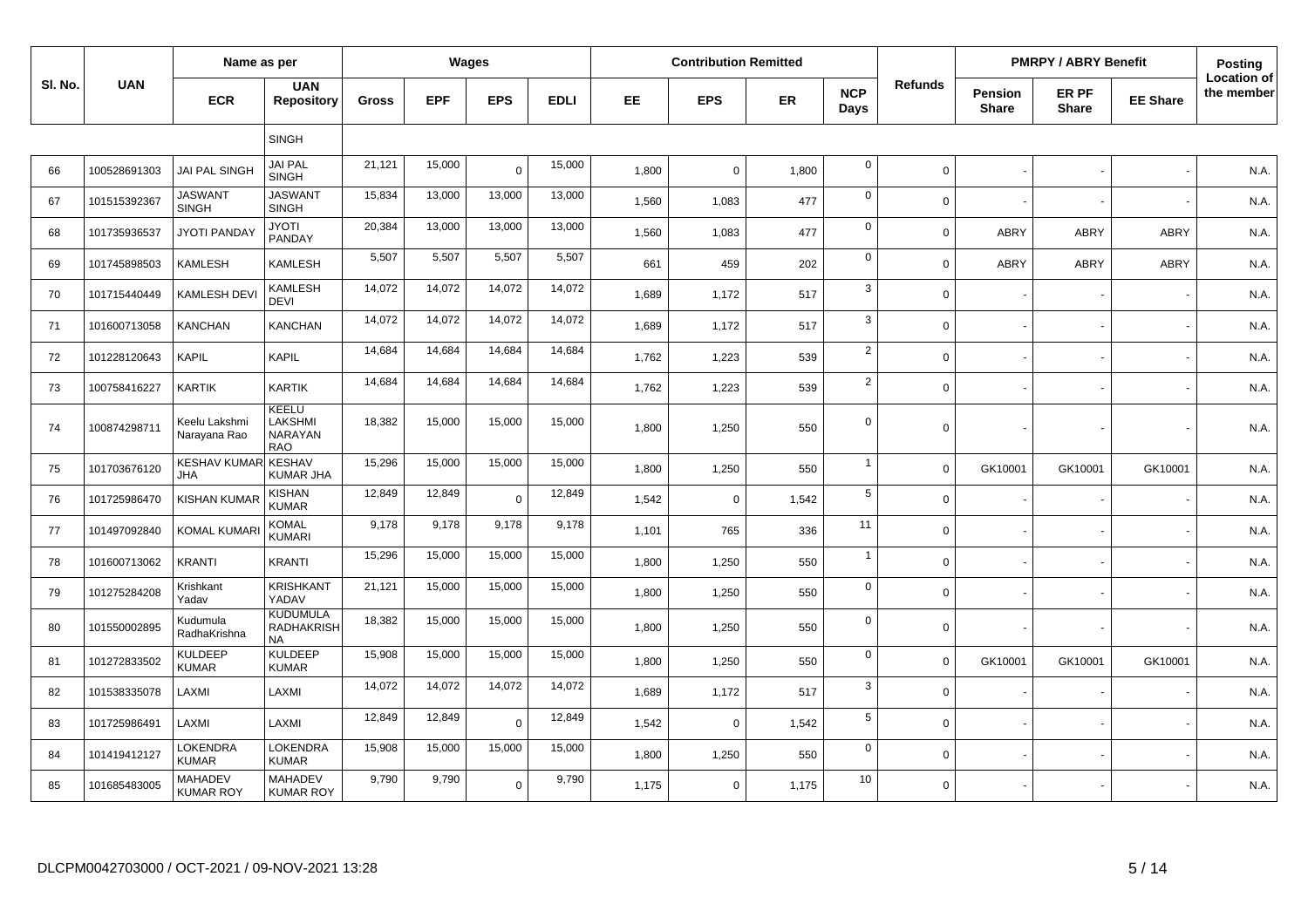|         |              | Name as per                            |                                                  |              |            | Wages      |        |       | <b>Contribution Remitted</b> |       |                    |                |                                | <b>PMRPY / ABRY Benefit</b> |                 | Posting                          |
|---------|--------------|----------------------------------------|--------------------------------------------------|--------------|------------|------------|--------|-------|------------------------------|-------|--------------------|----------------|--------------------------------|-----------------------------|-----------------|----------------------------------|
| SI. No. | <b>UAN</b>   | <b>ECR</b>                             | <b>UAN</b><br><b>Repository</b>                  | <b>Gross</b> | <b>EPF</b> | <b>EPS</b> | EDLI   | EE.   | <b>EPS</b>                   | ER    | <b>NCP</b><br>Days | <b>Refunds</b> | <b>Pension</b><br><b>Share</b> | ER PF<br><b>Share</b>       | <b>EE Share</b> | <b>Location of</b><br>the member |
| 86      | 100551203135 | <b>MAMTA</b>                           | <b>MAMTA</b>                                     | 14,684       | 14,684     | 14,684     | 14,684 | 1,762 | 1,223                        | 539   | $\overline{2}$     | $\Omega$       |                                |                             |                 | N.A.                             |
| 87      | 101226699638 | <b>MANISH KUMAF</b>                    | <b>MANISH</b><br><b>KUMAR</b>                    | 15,296       | 15,000     | 15,000     | 15,000 | 1,800 | 1,250                        | 550   | $\overline{1}$     | $\Omega$       |                                |                             |                 | N.A.                             |
| 88      | 100473495437 | <b>MANJU DEVI</b>                      | <b>MANJU DEVI</b>                                | 14,072       | 14,072     | 14,072     | 14,072 | 1,689 | 1,172                        | 517   | 3                  | $\Omega$       |                                |                             |                 | N.A.                             |
| 89      | 101433399944 | MANMOHAN<br><b>SINGH</b>               | <b>MANMOHAN</b><br><b>SINGH</b>                  | 14,072       | 14,072     | 14,072     | 14,072 | 1.689 | 1,172                        | 517   | 3                  | $\Omega$       |                                |                             |                 | N.A.                             |
| 90      | 101434517100 | <b>MANOHAR</b><br><b>PASWAN</b>        | <b>MANOHAR</b><br><b>PASWAN</b>                  | 15,908       | 15,000     | 15,000     | 15,000 | 1,800 | 1,250                        | 550   | $\mathbf 0$        | $\Omega$       |                                |                             |                 | N.A.                             |
| 91      | 100221501181 | <b>MANOJ KUMAF</b>                     | <b>MANOJ</b><br><b>KUMAR</b>                     | 11,013       | 11,013     | 11,013     | 11,013 | 1,322 | 917                          | 405   | 8                  | $\Omega$       |                                |                             |                 | N.A.                             |
| 92      | 101176538245 | <b>MANOJ KUMAR</b>                     | <b>MANOJ</b><br><b>KUMAR</b>                     | 15,908       | 15,000     | 15,000     | 15,000 | 1,800 | 1,250                        | 550   | $\mathbf 0$        | $\Omega$       |                                |                             |                 | N.A.                             |
| 93      | 101299433085 | <b>MANOJ KUMAR</b><br><b>PRAJAPATI</b> | <b>MANOJ</b><br><b>KUMAR</b><br><b>PRAJAPATI</b> | 15,296       | 15,000     | 15,000     | 15,000 | 1,800 | 1,250                        | 550   | $\overline{1}$     | $\Omega$       |                                |                             |                 | N.A.                             |
| 94      | 101339760449 | <b>MANOJ KUMAR</b><br><b>SAH</b>       | <b>MANOJ</b><br>KUMAR SAH                        | 15,908       | 15,000     | 15,000     | 15,000 | 1,800 | 1,250                        | 550   | $\mathbf 0$        | $\Omega$       |                                |                             |                 | N.A.                             |
| 95      | 101497092864 | <b>MANOJ</b><br><b>PASWAN</b>          | <b>MANOJ</b><br><b>PASWAN</b>                    | 14,684       | 14,684     | 14,684     | 14,684 | 1,762 | 1,223                        | 539   | $\overline{2}$     | $\Omega$       |                                |                             |                 | N.A.                             |
| 96      | 101685482379 | <b>MANOJ</b>                           | <b>MANOJ</b><br><b>SHARMA</b>                    | 4,895        | 4,895      | $\Omega$   | 4,895  | 587   | $\Omega$                     | 587   | 18                 | $\Omega$       |                                |                             |                 | N.A.                             |
| 97      | 100551203616 | <b>MANTUN</b>                          | <b>MANTU SAH</b>                                 | 15,296       | 15,000     | 15,000     | 15,000 | 1,800 | 1,250                        | 550   | $\overline{1}$     | $\Omega$       |                                |                             |                 | N.A.                             |
| 98      | 101676538113 | Mathura<br>Prasad                      | MATHURA<br><b>PRASAD</b>                         | 5,131        | 3,951      | 3,951      | 3,951  | 474   | 329                          | 145   | 21                 | $\Omega$       | ABRY                           | <b>ABRY</b>                 | <b>ABRY</b>     | N.A.                             |
| 99      | 100732911407 | <b>MD RIZWAN</b><br><b>ALAM</b>        | <b>MD RIZWAN</b><br><b>ALAM</b>                  | 15,296       | 15,000     | 15,000     | 15,000 | 1,800 | 1,250                        | 550   | $\overline{1}$     | $\mathbf 0$    |                                |                             |                 | N.A.                             |
| 100     | 101685483022 | MEENAKSHI                              | <b>MEENAKSHI</b>                                 | 15,296       | 15,000     | $\Omega$   | 15,000 | 1,800 | $\mathbf 0$                  | 1,800 | $\overline{1}$     | $\mathbf 0$    |                                |                             |                 | N.A.                             |
| 101     | 101486888496 | <b>MITHLESH</b><br><b>PASWAN</b>       | <b>MITHLESH</b><br><b>PASWAN</b>                 | 14,072       | 14,072     | 14,072     | 14,072 | 1,689 | 1,172                        | 517   | $\mathbf{3}$       | $\mathbf 0$    |                                |                             |                 | N.A.                             |
| 102     | 101742125320 | Mohammad<br>Amir                       | <b>MOHAMMAD</b><br><b>AMIR</b>                   | 14,112       | 9,000      | 9,000      | 9,000  | 1,080 | 750                          | 330   | 8                  | $\mathbf 0$    | ABRY                           | ABRY                        | <b>ABRY</b>     | N.A.                             |
| 103     | 101693210537 | <b>MOHAMMAD</b><br><b>RIZWAN</b>       | <b>MOHAMMAD</b><br><b>RIZWAN</b>                 | 12,237       | 12,237     | $\Omega$   | 12,237 | 1,468 | $\mathbf 0$                  | 1,468 | 6                  | $\mathbf 0$    |                                |                             |                 | N.A.                             |
| 104     | 101454635198 | <b>MOHIT KUMAR</b><br><b>GUPTA</b>     | <b>MOHIT</b><br><b>KUMAR</b><br><b>GUPTA</b>     | 15,908       | 15,000     | 15,000     | 15,000 | 1.800 | 1,250                        | 550   | $\mathbf 0$        | $\Omega$       |                                |                             |                 | N.A.                             |
| 105     | 101068695846 | <b>MOHIT SHARM</b>                     | <b>MOHIT</b><br><b>SHARMA</b>                    | 14,684       | 14,684     | 14,684     | 14,684 | 1,762 | 1,223                        | 539   | $\overline{2}$     | $\Omega$       |                                |                             |                 | N.A.                             |
| 106     | 101528815510 | <b>MUKESH</b><br><b>KUMAR</b>          | <b>MUKESH</b><br><b>KUMAR</b>                    | 15,296       | 15,000     | 15,000     | 15,000 | 1,800 | 1,250                        | 550   | $\overline{1}$     | $\mathbf 0$    |                                |                             |                 | N.A.                             |
| 107     | 101087749287 | MUKESH<br><b>KUMAR GUPTA</b>           | <b>MUKESH</b><br><b>KUMAR</b><br><b>GUPTA</b>    | 7,954        | 7,954      | 7,954      | 7,954  | 954   | 663                          | 291   | 13                 | $\mathbf 0$    |                                |                             |                 | N.A.                             |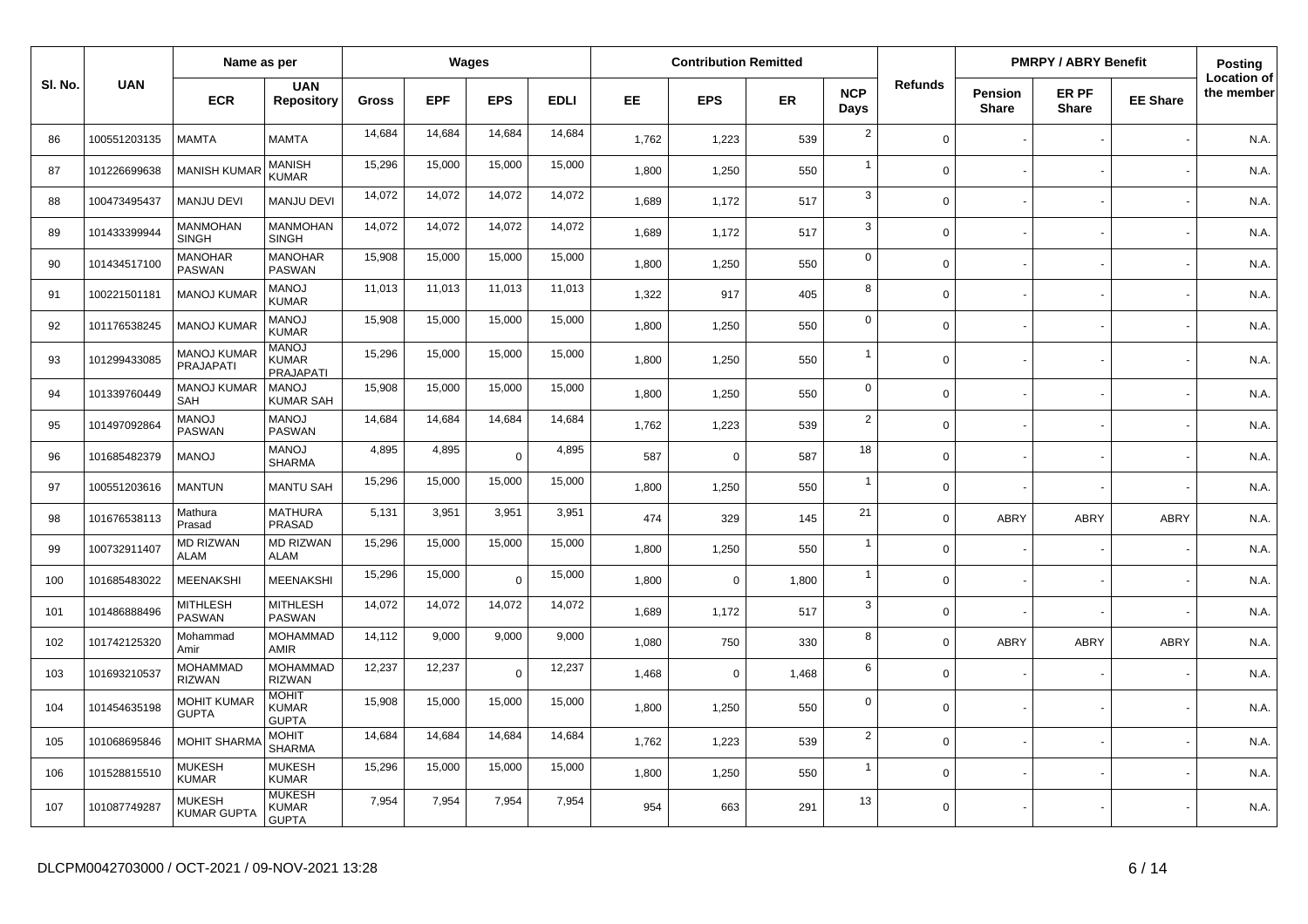|         |              | Name as per                                    |                                               |        |            | Wages      |             |       | <b>Contribution Remitted</b> |           |                    |                |                                | <b>PMRPY / ABRY Benefit</b> |                 | Posting                          |
|---------|--------------|------------------------------------------------|-----------------------------------------------|--------|------------|------------|-------------|-------|------------------------------|-----------|--------------------|----------------|--------------------------------|-----------------------------|-----------------|----------------------------------|
| SI. No. | <b>UAN</b>   | <b>ECR</b>                                     | <b>UAN</b><br><b>Repository</b>               | Gross  | <b>EPF</b> | <b>EPS</b> | <b>EDLI</b> | EE.   | <b>EPS</b>                   | <b>ER</b> | <b>NCP</b><br>Days | <b>Refunds</b> | <b>Pension</b><br><b>Share</b> | ER PF<br><b>Share</b>       | <b>EE Share</b> | <b>Location of</b><br>the member |
| 108     | 100474262799 | <b>MUKESH</b><br><b>KUMAR</b><br><b>PODDAR</b> | <b>MUKESH</b><br>KUMAR<br><b>PODDAR</b>       | 12,849 | 12,849     | 12,849     | 12,849      | 1,542 | 1,070                        | 472       | 5                  | $\Omega$       |                                |                             |                 | N.A.                             |
| 109     | 100788734615 | <b>MUNIA DEVI</b>                              | <b>MUNIYA</b>                                 | 19,281 | 18,373     | 15,000     | 15,000      | 2,205 | 1,250                        | 955       | 5                  | $\Omega$       |                                |                             |                 | N.A.                             |
| 110     | 101578125311 | <b>NAMRTA SING</b>                             | <b>NAMRTA</b><br><b>SINGH</b>                 | 15,296 | 15,000     | 15,000     | 15,000      | 1,800 | 1,250                        | 550       | $\overline{1}$     | $\mathbf 0$    |                                |                             |                 | N.A.                             |
| 111     | 100733416297 | Nandita Bisht                                  | <b>NANDITA</b><br><b>BISHT</b>                | 12,849 | 12,849     | 12,849     | 12,849      | 1,542 | 1,070                        | 472       | 5                  | $\Omega$       |                                |                             |                 | N.A.                             |
| 112     | 101165916442 | Narayan Patra                                  | <b>NARAYAN</b><br><b>PATRA</b>                | 21,168 | 21,168     | 15,000     | 15,000      | 2.540 | 1,250                        | 1,290     | $\mathbf 0$        | $\Omega$       |                                |                             |                 | N.A.                             |
| 113     | 100516642553 | NARENDER<br><b>SINGH</b>                       | NARENDER<br><b>SINGH</b>                      | 8,566  | 8,566      | 8,566      | 8,566       | 1,028 | 714                          | 314       | 12                 | $\Omega$       |                                |                             |                 | N.A.                             |
| 114     | 101735936460 | <b>NEELAM</b>                                  | NEELAM                                        | 15,296 | 15,000     | 15,000     | 15,000      | 1,800 | 1,250                        | 550       | $\overline{1}$     | $\Omega$       |                                |                             |                 | N.A.                             |
| 115     | 101191969194 | NEELKAMAL                                      | NEELKAMAL                                     | 18,967 | 17,885     | 15,000     | 15,000      | 2.146 | 1,250                        | 896       | $\mathbf 0$        | $\Omega$       |                                |                             |                 | N.A.                             |
| 116     | 101446308748 | <b>NEERAJ KUMAF</b>                            | NEERAJ<br><b>KUMAR</b>                        | 14,684 | 14,684     | 14,684     | 14,684      | 1,762 | 1,223                        | 539       | $\overline{2}$     | $\Omega$       |                                |                             |                 | N.A.                             |
| 117     | 101745898519 | <b>NEETA SINGH</b>                             | <b>NEETA</b><br><b>SINGH</b>                  | 3,059  | 3,059      | 3,059      | 3,059       | 367   | 255                          | 112       | $\mathbf 0$        | $\Omega$       | ABRY                           | <b>ABRY</b>                 | <b>ABRY</b>     | N.A.                             |
| 118     | 101563586496 | <b>NITIN SAINI</b>                             | <b>NITIN SAINI</b>                            | 14,842 | 14,842     | 14,842     | 14,842      | 1,781 | 1,236                        | 545       | $\mathbf 0$        | $\Omega$       |                                |                             |                 | N.A.                             |
| 119     | 101567093233 | Omkar Bind                                     | <b>OMKAR BIND</b>                             | 18,564 | 15,000     | 15,000     | 15,000      | 1,800 | 1,250                        | 550       | $\mathbf 0$        | $\Omega$       |                                |                             |                 | N.A.                             |
| 120     | 101114907648 | <b>ONKAR KUMAF</b><br>PASWAN                   | <b>ONKAR</b><br><b>KUMAR</b><br><b>PASWAN</b> | 15,296 | 15,000     | 15,000     | 15,000      | 1,800 | 1,250                        | 550       | -1                 | $\mathbf 0$    |                                |                             |                 | N.A.                             |
| 121     | 101715440465 | <b>ONKAR SINGH</b>                             | <b>ONKAR</b><br><b>SINGH</b>                  | 15,908 | 15,000     | 15,000     | 15,000      | 1,800 | 1,250                        | 550       | $\mathsf 0$        | $\Omega$       |                                |                             |                 | N.A.                             |
| 122     | 101360379201 | Pabitra<br>Srichandan                          | <b>PABITRA</b><br>SRICHANDAN                  | 21,168 | 21,168     | 15,000     | 15,000      | 2,540 | 1,250                        | 1,290     | $\mathbf 0$        | $\mathbf 0$    |                                |                             |                 | N.A.                             |
| 123     | 101494092136 | PANKAJ KUMAF                                   | PANKAJ<br><b>KUMAR</b>                        | 15,296 | 15,000     | 15,000     | 15,000      | 1,800 | 1,250                        | 550       | $\overline{1}$     | $\mathbf 0$    |                                |                             |                 | N.A.                             |
| 124     | 101745898485 | <b>PARVEEN</b>                                 | <b>PARVEEN</b>                                | 11,625 | 11,625     | 11,625     | 11,625      | 1,395 | 968                          | 427       | 3                  | $\Omega$       | ABRY                           | <b>ABRY</b>                 | ABRY            | N.A.                             |
| 125     | 101107180683 | <b>PAVNESH</b><br>KUMAR                        | <b>PAVNESH</b><br><b>KUMAR</b>                | 7,954  | 7,954      | 7,954      | 7,954       | 954   | 663                          | 291       | 13                 | $\mathbf 0$    |                                |                             |                 | N.A.                             |
| 126     | 100551202960 | PAWAN II                                       | <b>PAWAN</b>                                  | 15,908 | 15,000     | 15,000     | 15,000      | 1.800 | 1,250                        | 550       | $\mathbf 0$        | $\Omega$       |                                |                             |                 | N.A.                             |
| 127     | 101725986436 | PAWAN KUMAR                                    | <b>PAWAN</b><br>KUMAR                         | 15,296 | 15,000     | $\Omega$   | 15,000      | 1,800 | $\mathbf 0$                  | 1,800     | $\overline{1}$     | $\mathbf 0$    |                                |                             |                 | N.A.                             |
| 128     | 101735936397 | POOJA ARORA                                    | <b>POOJA</b><br><b>ARORA</b>                  | 20,384 | 13,000     | 13,000     | 13,000      | 1,560 | 1,083                        | 477       | $\mathbf 0$        | $\mathbf 0$    | ABRY                           | <b>ABRY</b>                 | <b>ABRY</b>     | N.A.                             |
| 129     | 101745898471 | <b>POORAN</b>                                  | <b>POORAN</b>                                 | 12,849 | 12,849     | 12,849     | 12,849      | 1.542 | 1,070                        | 472       | -1                 | $\Omega$       | <b>ABRY</b>                    | <b>ABRY</b>                 | <b>ABRY</b>     | N.A.                             |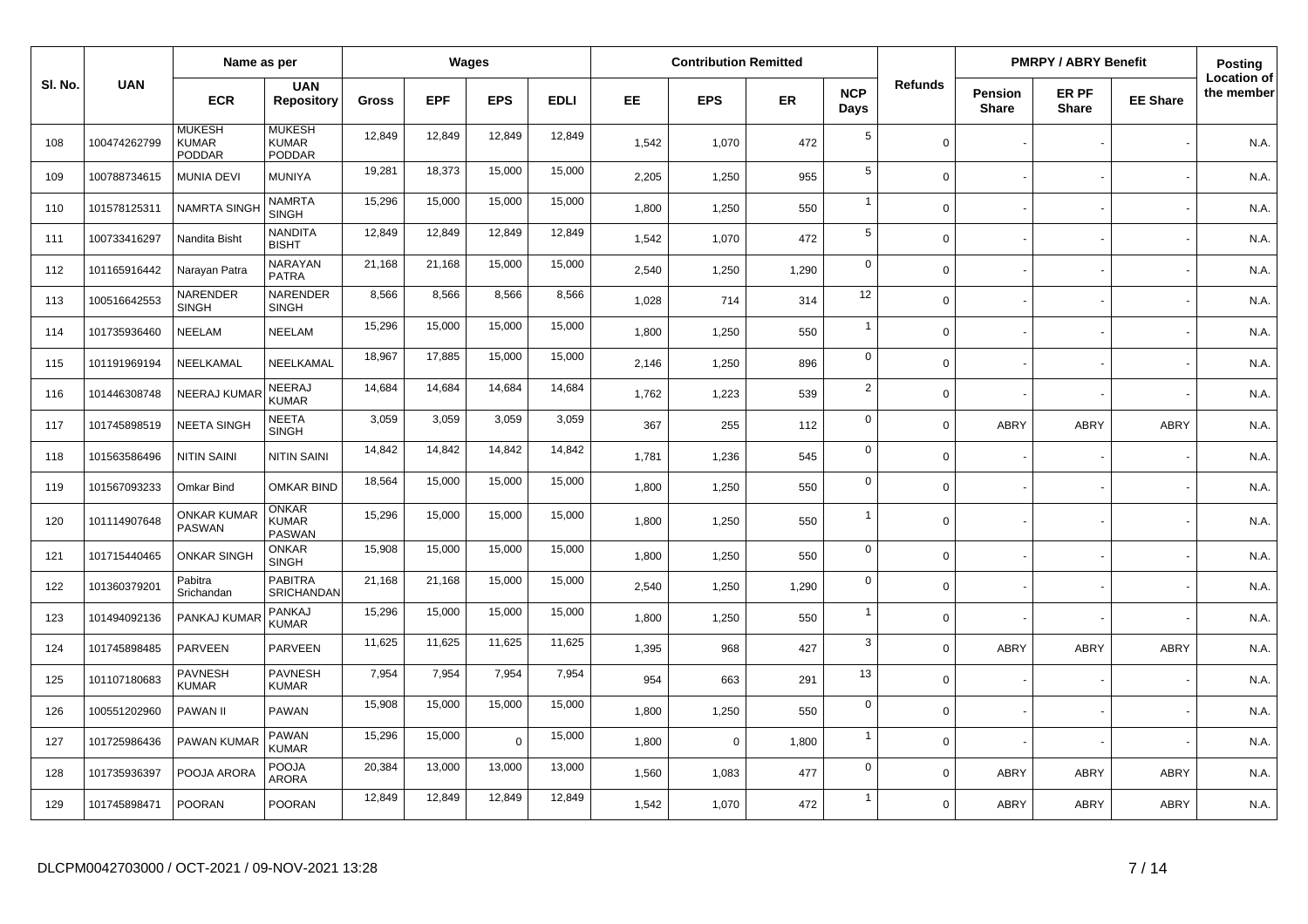|         |              | Name as per                   |                                                |        | Wages      |                |             | <b>Contribution Remitted</b> |            |           |                    |                | <b>PMRPY / ABRY Benefit</b>    |                       | <b>Posting</b>  |                                  |
|---------|--------------|-------------------------------|------------------------------------------------|--------|------------|----------------|-------------|------------------------------|------------|-----------|--------------------|----------------|--------------------------------|-----------------------|-----------------|----------------------------------|
| SI. No. | <b>UAN</b>   | <b>ECR</b>                    | <b>UAN</b><br><b>Repository</b>                | Gross  | <b>EPF</b> | <b>EPS</b>     | <b>EDLI</b> | EE.                          | <b>EPS</b> | <b>ER</b> | <b>NCP</b><br>Days | <b>Refunds</b> | <b>Pension</b><br><b>Share</b> | ER PF<br><b>Share</b> | <b>EE Share</b> | <b>Location of</b><br>the member |
| 130     | 101419412136 | PRABHA DEVI                   | <b>PRABHA</b><br><b>DEVI</b>                   | 15,296 | 15,000     | 15,000         | 15,000      | 1,800                        | 1,250      | 550       | $\overline{1}$     | $\Omega$       | Others                         | Others                |                 | N.A.                             |
| 131     | 101068695730 | PRADEEP                       | PRADEEP                                        | 14,684 | 14,684     | 14,684         | 14,684      | 1,762                        | 1,223      | 539       | $\sqrt{2}$         | $\Omega$       |                                |                       |                 | N.A.                             |
| 132     | 101145148302 | PRADEEP<br><b>KUMAR</b>       | PRADEEP<br><b>KUMAR</b>                        | 17,537 | 15,000     | 15,000         | 15,000      | 1,800                        | 1,250      | 550       | $\sqrt{5}$         | $\mathbf 0$    |                                |                       |                 | N.A.                             |
| 133     | 100512304105 | PRADEEP<br><b>KUMAR SINGH</b> | <b>PRADEEP</b><br><b>KUMAR</b><br><b>SINGH</b> | 18,549 | 15,000     | 15,000         | 15,000      | 1,800                        | 1,250      | 550       | $\overline{1}$     | $\Omega$       |                                |                       |                 | N.A.                             |
| 134     | 101165916435 | Pramod kumar<br>Mallik        | <b>PRAMOD</b><br><b>KUMAR</b><br><b>MALLIK</b> | 21,168 | 21,168     | 15,000         | 15,000      | 2,540                        | 1,250      | 1,290     | $\mathbf 0$        | $\mathbf 0$    |                                |                       |                 | N.A.                             |
| 135     | 101589611593 | PREM SINGH                    | PREM SINGH                                     | 22,134 | 15,000     | 15,000         | 15,000      | 1,800                        | 1,250      | 550       | $\mathbf 0$        | $\mathbf 0$    |                                |                       |                 | N.A.                             |
| 136     | 101270907692 | PREMNARAYAN                   | PREMNARAY<br>AN                                | 15,908 | 15,000     | 15,000         | 15,000      | 1,800                        | 1,250      | 550       | $\pmb{0}$          | $\mathbf 0$    | GK10001                        | GK10001               | GK10001         | N.A.                             |
| 137     | 101735936487 | <b>PRINCE</b>                 | <b>PRINCE</b>                                  | 15,296 | 15,000     | 15,000         | 15,000      | 1,800                        | 1,250      | 550       | $\overline{1}$     | $\mathbf 0$    |                                |                       |                 | N.A.                             |
| 138     | 101442889127 | PRINCE KUMAR                  | <b>PRINCE</b><br>KUMAR                         | 20,384 | 13,000     | 13,000         | 13,000      | 1,560                        | 1,083      | 477       | $\mathbf 0$        | $\mathbf 0$    |                                |                       |                 | N.A.                             |
| 139     | 100927548329 | PUSHPA DEVI                   | PUSHPA DEVI                                    | 15,296 | 15,000     | 15,000         | 15,000      | 1,800                        | 1,250      | 550       | $\overline{1}$     | $\Omega$       |                                |                       |                 | N.A.                             |
| 140     | 101515392282 | PUSHPA DEVI                   | PUSHPA DEVI                                    | 5,481  | 4,500      | 4,500          | 4,500       | 540                          | 375        | 165       | 17                 | $\Omega$       |                                |                       |                 | N.A.                             |
| 141     | 101173939530 | <b>RABBANI</b>                | <b>RABBANI</b>                                 | 15,908 | 15,000     | 15,000         | 15,000      | 1,800                        | 1,250      | 550       | $\mathbf 0$        | $\mathbf 0$    |                                |                       |                 | N.A.                             |
| 142     | 101735936563 | RADHA MOHAN<br>PANDEY         | <b>RADHA</b><br><b>MOHAN</b><br>PANDEY         | 20,384 | 13,000     | 13,000         | 13,000      | 1,560                        | 1,083      | 477       | $\mathbf 0$        | $\mathbf 0$    | ABRY                           | <b>ABRY</b>           | <b>ABRY</b>     | N.A.                             |
| 143     | 101361915112 | RAGHUNANDA<br>N KUMAR         | RAGHUNAND<br>AN KUMAR                          | 15,908 | 15,000     | 15,000         | 15,000      | 1,800                        | 1,250      | 550       | $\mathbf 0$        | $\Omega$       |                                |                       |                 | N.A.                             |
| 144     | 101243133908 | <b>RAHUL</b>                  | <b>RAHUL</b>                                   | 18,967 | 17,885     | 15,000         | 15,000      | 2,146                        | 1,250      | 896       | $\mathbf 0$        | $\mathbf 0$    |                                |                       |                 | N.A.                             |
| 145     | 100650952636 | <b>RAHUL</b>                  | <b>RAHUL</b>                                   | 4,283  | 4,283      | 4,283          | 4,283       | 514                          | 357        | 157       | $\mathbf 0$        | $\mathbf 0$    | <b>ABRY</b>                    | <b>ABRY</b>           | <b>ABRY</b>     | N.A.                             |
| 146     | 101278724544 | <b>RAHUL KUMAR</b>            | <b>RAHUL</b><br><b>KUMAR</b>                   | 15,296 | 15,000     | 15,000         | 15,000      | 1,800                        | 1,250      | 550       | $\overline{1}$     | $\Omega$       |                                |                       |                 | N.A.                             |
| 147     | 101174925277 | <b>RAJ KISHOR</b>             | <b>RAJ KISHOR</b>                              | 13,461 | 13,461     | 13,461         | 13,461      | 1,615                        | 1,121      | 494       | $\overline{4}$     | $\Omega$       |                                |                       |                 | N.A.                             |
| 148     | 101693210528 | RAJ KUMAR                     | RAJ KUMAR                                      | 11,625 | 11,625     | $\overline{0}$ | 11,625      | 1,395                        | $\Omega$   | 1,395     | $\overline{7}$     | $\Omega$       |                                |                       |                 | N.A.                             |
| 149     | 101035747391 | RAJA BHAEE<br>YADAV           | RAJA BHAEE<br>YADAV                            | 20,384 | 13,000     | 13,000         | 13,000      | 1,560                        | 1,083      | 477       | $\mathsf 0$        | $\Omega$       |                                |                       |                 | N.A.                             |
| 150     | 100532996867 | RAJA RAM                      | RAJA RAM                                       | 12,849 | 12,849     | 12,849         | 12,849      | 1,542                        | 1,070      | 472       | $\sqrt{5}$         | $\Omega$       |                                |                       |                 | N.A.                             |
| 151     | 101517468839 | RAJEEV KUMAR                  | <b>RAJEEV</b><br><b>KUMAR</b>                  | 15,296 | 15,000     | 15,000         | 15,000      | 1,800                        | 1,250      | 550       | $\overline{1}$     | $\Omega$       |                                |                       |                 | N.A.                             |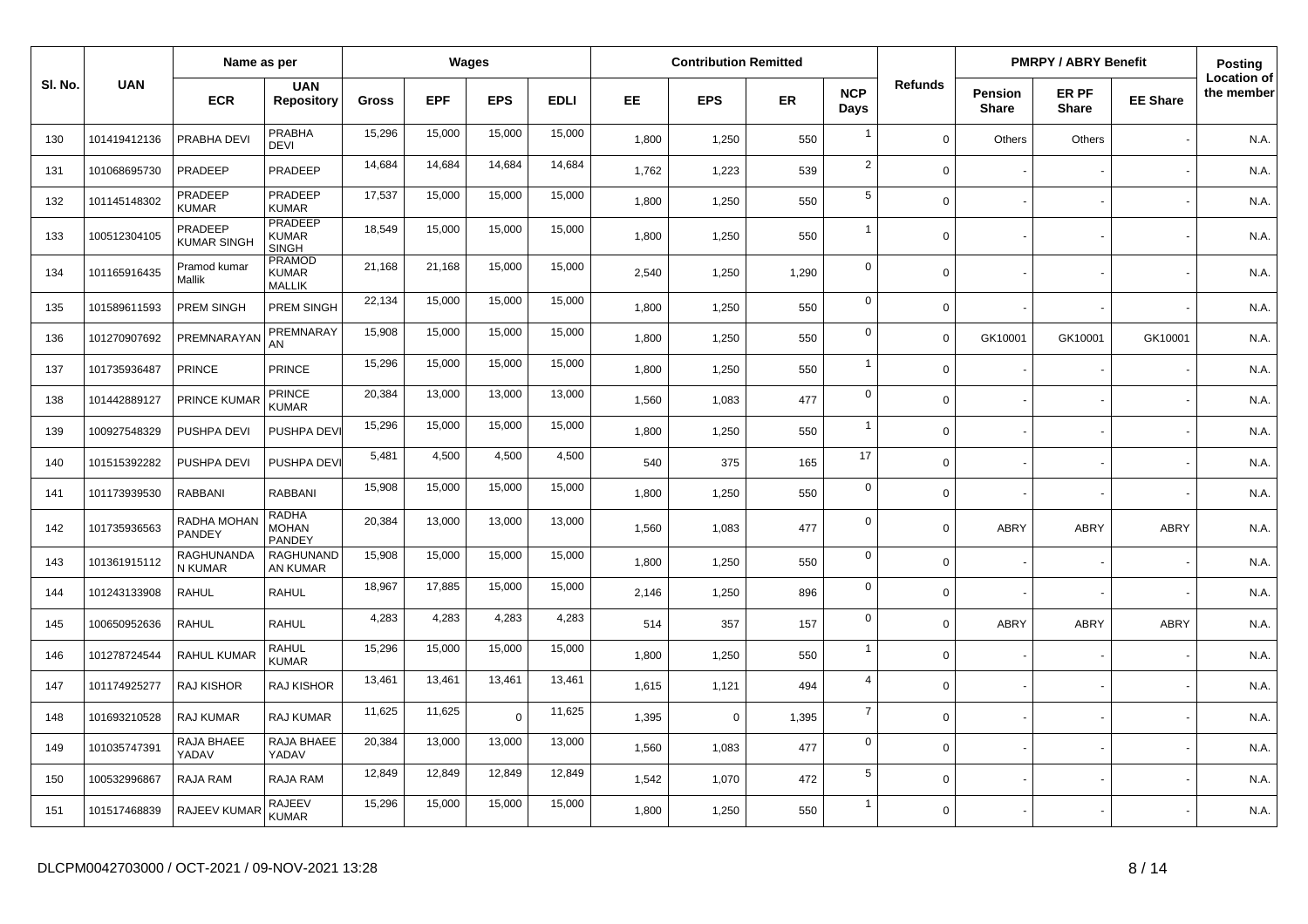|         |              | Name as per                                    |                                                |        |            | Wages      |             |       | <b>Contribution Remitted</b> |       |                    |                |                                | <b>PMRPY / ABRY Benefit</b> |                 | Posting                          |
|---------|--------------|------------------------------------------------|------------------------------------------------|--------|------------|------------|-------------|-------|------------------------------|-------|--------------------|----------------|--------------------------------|-----------------------------|-----------------|----------------------------------|
| SI. No. | <b>UAN</b>   | <b>ECR</b>                                     | <b>UAN</b><br><b>Repository</b>                | Gross  | <b>EPF</b> | <b>EPS</b> | <b>EDLI</b> | EE    | <b>EPS</b>                   | ER    | <b>NCP</b><br>Days | <b>Refunds</b> | <b>Pension</b><br><b>Share</b> | ER PF<br><b>Share</b>       | <b>EE Share</b> | <b>Location of</b><br>the member |
| 152     | 101745898463 | Rajesh                                         | RAJESH                                         | 18,967 | 17,885     | 15,000     | 15,000      | 2,146 | 1,250                        | 896   | $\mathbf 0$        | $\Omega$       |                                |                             |                 | N.A.                             |
| 153     | 101509697369 | <b>RAJESH</b>                                  | <b>RAJESH</b>                                  | 7,954  | 7,954      | 7,954      | 7,954       | 954   | 663                          | 291   | 13                 | $\Omega$       |                                |                             |                 | N.A.                             |
| 154     | 101627439704 | RAJESH MISHR.                                  | <b>RAJESH</b><br><b>MISHRA</b>                 | 17,537 | 15,000     | 15,000     | 15,000      | 1,800 | 1,250                        | 550   | $\mathbf 0$        | $\Omega$       | GK10001                        | GK10001                     | GK10001         | N.A.                             |
| 155     | 101392483288 | RAJIV                                          | RAJIV                                          | 17,537 | 15,000     | 15,000     | 15,000      | 1,800 | 1,250                        | 550   | $\mathbf 0$        | $\Omega$       |                                |                             |                 | N.A.                             |
| 156     | 101138628905 | Rajnikant Rai                                  | <b>RAJNIKANT</b><br>RAI                        | 18,564 | 15,000     | 15,000     | 15,000      | 1,800 | 1,250                        | 550   | $\mathbf 0$        | $\mathbf 0$    |                                |                             |                 | N.A.                             |
| 157     | 100566256947 | <b>RAJU KUMAR</b>                              | RAJU KUMAR                                     | 15,908 | 15,000     | 15,000     | 15,000      | 1,800 | 1,250                        | 550   | $\mathbf 0$        | $\Omega$       | GK10001                        | GK10001                     | GK10001         | N.A.                             |
| 158     | 101365562711 | <b>RAKESH</b><br><b>KUMAR JHA</b>              | <b>RAKESH</b><br><b>KUMAR JHA</b>              | 11,013 | 11,013     | 11,013     | 11,013      | 1,322 | 917                          | 405   | 8                  | $\Omega$       |                                |                             |                 | N.A.                             |
| 159     | 101386670379 | <b>RAKESH</b><br><b>KUMAR</b><br><b>NAMDEV</b> | <b>RAKESH</b><br><b>KUMAR</b><br><b>NAMDEV</b> | 13,461 | 13,461     | 13,461     | 13,461      | 1,615 | 1,121                        | 494   | $\overline{4}$     | $\Omega$       | <b>PMRPY</b>                   | <b>PMRPY</b>                |                 | N.A.                             |
| 160     | 101488337581 | <b>RAM AVADH</b>                               | RAM AVADH                                      | 7,342  | 7,342      | 7,342      | 7,342       | 881   | 612                          | 269   | 14                 | $\Omega$       |                                |                             |                 | N.A.                             |
| 161     | 101138628882 | Ram bharat<br>MALI                             | RAM BHARAT<br>MALI                             | 14,014 | 14,014     | 14,014     | 14,014      | 1,682 | 1,167                        | 515   | $\mathbf 0$        | $\Omega$       |                                |                             |                 | N.A.                             |
| 162     | 100551205697 | <b>RAM KUMAR</b>                               | <b>RAM KUMAR</b>                               | 15,908 | 15,000     | 15,000     | 15,000      | 1,800 | 1,250                        | 550   | $\mathbf 0$        | $\Omega$       |                                |                             |                 | N.A.                             |
| 163     | 101485166748 | <b>RAM KUMAR</b>                               | <b>RAM KUMAR</b>                               | 10,401 | 10,401     | 10,401     | 10,401      | 1,248 | 866                          | 382   | 9                  | $\Omega$       |                                |                             |                 | N.A.                             |
| 164     | 101419412087 | <b>RAM MOHAN</b>                               | <b>RAM MOHAN</b>                               | 15,908 | 15,000     | 15,000     | 15,000      | 1,800 | 1,250                        | 550   | $\mathbf 0$        | $\Omega$       |                                |                             |                 | N.A.                             |
| 165     | 101645262658 | RAMACHANDRA                                    | <b>RAMACHAND</b><br><b>RA</b>                  | 17,780 | 17,780     | 15,000     | 15,000      | 2,134 | 1,250                        | 884   | $\overline{1}$     | $\Omega$       | GK10001                        | GK10001                     | GK10001         | N.A.                             |
| 166     | 101735942230 | RAMBABU                                        | <b>RAMBABU</b>                                 | 19,600 | 12,500     | 12,500     | 12,500      | 1,500 | 1,041                        | 459   | $\overline{1}$     | $\Omega$       | ABRY                           | <b>ABRY</b>                 | <b>ABRY</b>     | N.A.                             |
| 167     | 101248938726 | <b>RAMBACHAN</b>                               | <b>RAMBACHAN</b>                               | 17,537 | 15,000     | 15,000     | 15,000      | 1.800 | 1,250                        | 550   | $\mathbf 0$        | $\Omega$       |                                |                             |                 | N.A.                             |
| 168     | 100489873961 | RANBIR CHAND                                   | <b>RANBIR</b><br>CHAND                         | 25.038 | 23.956     | 15,000     | 15,000      | 2,875 | 1,250                        | 1,625 | $\mathbf 0$        | $\Omega$       |                                |                             |                 | N.A.                             |
| 169     | 101414468467 | RANDHIR                                        | RANDHIR                                        | 15,908 | 15,000     | 15,000     | 15,000      | 1,800 | 1,250                        | 550   | $\mathbf 0$        | $\Omega$       |                                |                             |                 | N.A.                             |
| 170     | 101047105882 | <b>RANJIT KUMAR</b>                            | RANJIT<br><b>KUMAR</b>                         | 12.849 | 12.849     | 12,849     | 12,849      | 1,542 | 1,070                        | 472   | 5                  | $\Omega$       |                                |                             |                 | N.A.                             |
| 171     | 101735936559 | RAVI KUMAR                                     | RAVI KUMAR                                     | 20,384 | 13,000     | 13,000     | 13,000      | 1,560 | 1,083                        | 477   | $\mathbf 0$        | $\Omega$       | ABRY                           | <b>ABRY</b>                 | <b>ABRY</b>     | N.A.                             |
| 172     | 101419412162 | RAVI KUMAR                                     | RAVI KUMAR                                     | 12,237 | 12,237     | 12,237     | 12,237      | 1,468 | 1,019                        | 449   | 6                  | $\Omega$       |                                |                             |                 | N.A.                             |
| 173     | 100978444668 | <b>RAVI PAWAR</b>                              | RAVI PAWAR                                     | 17,537 | 15,000     | 15,000     | 15,000      | 1,800 | 1,250                        | 550   | $\mathbf 0$        | $\Omega$       |                                |                             |                 | N.A.                             |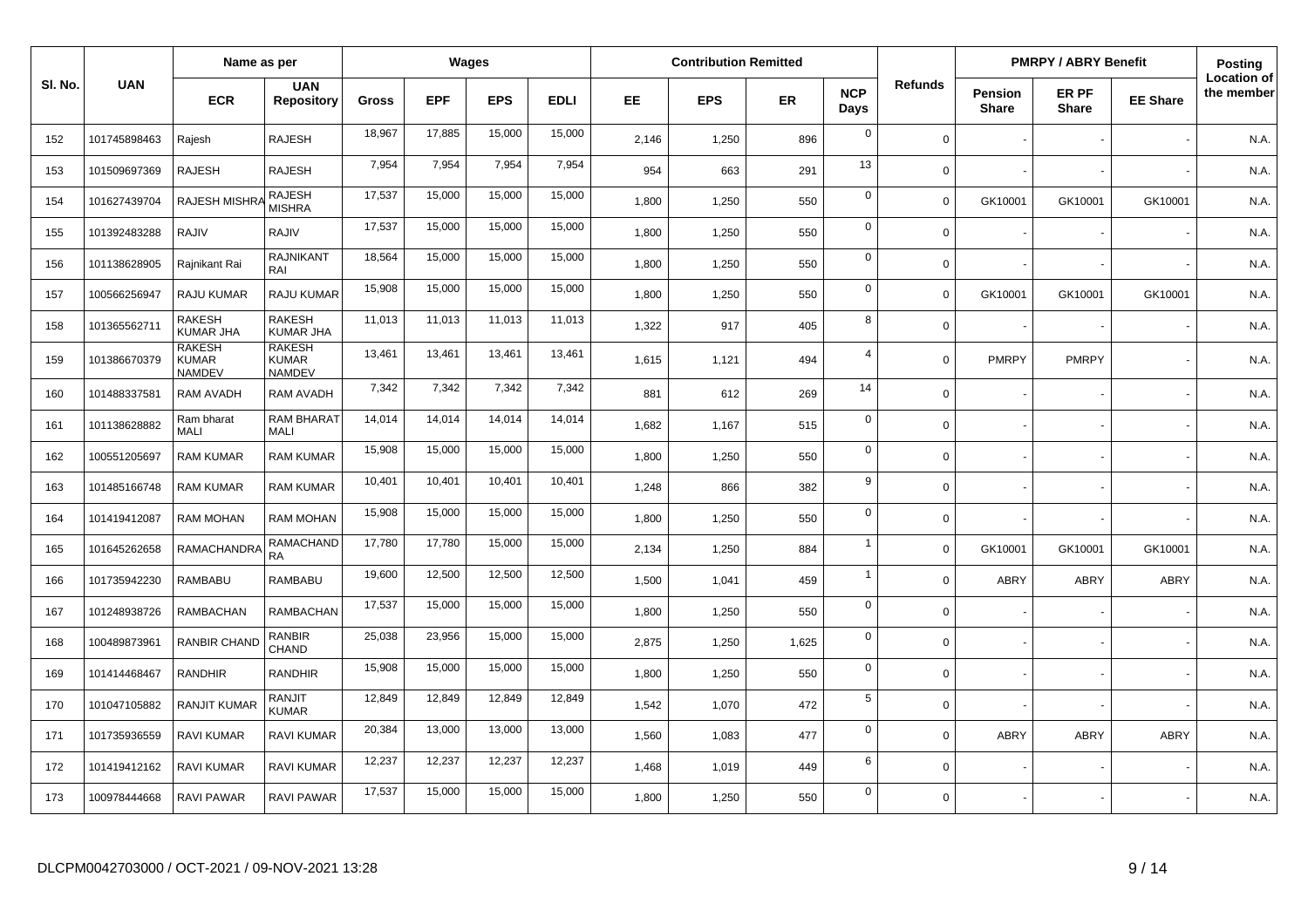|         |              | Name as per                         |                                               |              |            | Wages       |             |           | <b>Contribution Remitted</b> |           |                    |                |                         | <b>PMRPY / ABRY Benefit</b> |                 | Posting                          |
|---------|--------------|-------------------------------------|-----------------------------------------------|--------------|------------|-------------|-------------|-----------|------------------------------|-----------|--------------------|----------------|-------------------------|-----------------------------|-----------------|----------------------------------|
| SI. No. | <b>UAN</b>   | <b>ECR</b>                          | <b>UAN</b><br><b>Repository</b>               | <b>Gross</b> | <b>EPF</b> | <b>EPS</b>  | <b>EDLI</b> | <b>EE</b> | <b>EPS</b>                   | <b>ER</b> | <b>NCP</b><br>Days | <b>Refunds</b> | Pension<br><b>Share</b> | ER PF<br><b>Share</b>       | <b>EE Share</b> | <b>Location of</b><br>the member |
| 174     | 100732250016 | <b>RAVINDRA</b>                     | <b>RAVINDRA</b>                               | 15,908       | 15,000     | 15,000      | 15,000      | 1,800     | 1,250                        | 550       | $\mathbf 0$        | $\mathbf 0$    |                         |                             |                 | N.A.                             |
| 175     | 100566255383 | RAVINDER                            | <b>RAVINDRA</b><br>RAUT                       | 15,296       | 15,000     | 15,000      | 15,000      | 1,800     | 1,250                        | 550       | $\mathbf{1}$       | $\Omega$       |                         |                             |                 | N.A.                             |
| 176     | 101725986502 | <b>REETA</b><br>KUSHWAHA            | <b>REETA</b><br><b>KUSHWAHA</b>               | 14,684       | 14,684     | $\Omega$    | 14,684      | 1,762     | $\mathbf 0$                  | 1,762     | $\overline{2}$     | $\mathbf{0}$   |                         |                             |                 | N.A.                             |
| 177     | 101735936425 | <b>REETESH</b><br>YADAV             | <b>REETESH</b><br>YADAV                       | 15,680       | 10,000     | 10,000      | 10,000      | 1,200     | 833                          | 367       | 6                  | $\Omega$       | ABRY                    | ABRY                        | ABRY            | N.A.                             |
| 178     | 101308101152 | REGU BHANU<br><b>CHANDER</b>        | <b>REGU</b><br><b>BHANU</b><br><b>CHANDER</b> | 14,200       | 12,286     | 12,286      | 12,286      | 1,474     | 1,023                        | 451       | $\Omega$           | $\mathbf 0$    |                         |                             |                 | N.A.                             |
| 179     | 101411801360 | <b>REKHA</b>                        | <b>REKHA</b>                                  | 15,908       | 15,000     | 15,000      | 15,000      | 1,800     | 1,250                        | 550       | $\mathbf 0$        | $\mathbf 0$    |                         |                             |                 | N.A.                             |
| 180     | 100732349073 | Rekha Kumari                        | <b>REKHA</b><br><b>KUMARI</b>                 | 6,118        | 6,118      | 6,118       | 6,118       | 734       | 510                          | 224       | 16                 | $\mathbf 0$    |                         |                             |                 | N.A.                             |
| 181     | 101715440483 | <b>RINKI</b>                        | <b>RINKI</b>                                  | 7,342        | 7,342      | 7,342       | 7,342       | 881       | 612                          | 269       | 14                 | $\mathbf 0$    |                         |                             |                 | N.A.                             |
| 182     | 101715511862 | <b>RITIK KUMAR</b><br><b>RANJAN</b> | <b>RITIK KUMAR</b><br><b>RANJAN</b>           | 15,908       | 15,000     | 15,000      | 15,000      | 1,800     | 1,250                        | 550       | $\mathbf 0$        | $\mathbf 0$    |                         |                             |                 | N.A.                             |
| 183     | 101129855520 | <b>ROHIT</b><br><b>BHADOURIYA</b>   | <b>ROHIT</b><br><b>BHADOURIYA</b>             | 15,296       | 15,000     | 15,000      | 15,000      | 1,800     | 1,250                        | 550       | $\overline{1}$     | $\mathbf 0$    |                         |                             |                 | N.A.                             |
| 184     | 101299995535 | <b>ROHIT KUMAR</b>                  | <b>ROHIT</b><br><b>KUMAR</b>                  | 14,684       | 14,684     | 14,684      | 14,684      | 1,762     | 1,223                        | 539       | $\overline{2}$     | $\mathbf 0$    |                         |                             |                 | N.A.                             |
| 185     | 101735936456 | <b>ROLI</b>                         | <b>ROLI</b>                                   | 15,296       | 15,000     | 15,000      | 15,000      | 1,800     | 1,250                        | 550       | $\mathbf{1}$       | $\mathbf 0$    |                         |                             |                 | N.A.                             |
| 186     | 101444482912 | <b>RUBY</b>                         | <b>RUBY</b>                                   | 17,537       | 15,000     | 15,000      | 15,000      | 1,800     | 1,250                        | 550       | $\mathbf 0$        | $\mathbf 0$    |                         |                             |                 | N.A.                             |
| 187     | 101419412094 | <b>SACHIN</b>                       | <b>SACHIN</b>                                 | 12,849       | 12,849     | 12,849      | 12,849      | 1,542     | 1,070                        | 472       | 5                  | $\mathbf 0$    | <b>PMRPY</b>            | <b>PMRPY</b>                |                 | N.A.                             |
| 188     | 101274761628 | SAGAR<br>CHAUHAN                    | <b>SAGAR</b><br>CHAUHAN                       | 15,296       | 15,000     | 15,000      | 15,000      | 1,800     | 1,250                        | 550       | $\mathbf{1}$       | $\mathbf 0$    |                         |                             |                 | N.A.                             |
| 189     | 101597453626 | <b>SAHIL KUMAR</b>                  | <b>SAHIL</b><br><b>KUMAR</b>                  | 12,849       | 12,849     | 12,849      | 12,849      | 1,542     | 1,070                        | 472       | 5                  | $\mathbf 0$    |                         |                             |                 | N.A.                             |
| 190     | 101165916426 | Sajan kumar<br>Behera               | <b>SAJAN</b><br><b>KUMAR</b><br><b>BEHERA</b> | 21,168       | 21,168     | 15,000      | 15,000      | 2,540     | 1,250                        | 1,290     | $\Omega$           | $\overline{0}$ |                         |                             |                 | N.A.                             |
| 191     | 100551204373 | SANDEEP<br><b>SINGH</b>             | SANDEEP<br><b>SINGH</b>                       | 17,807       | 15,000     | 15,000      | 15,000      | 1,800     | 1,250                        | 550       | $\overline{2}$     | $\mathbf 0$    |                         |                             |                 | N.A.                             |
| 192     | 100671646096 | <b>SANJAY KUMA</b>                  | SANJAY<br>KUMAR                               | 15,296       | 15,000     | 15,000      | 15,000      | 1,800     | 1,250                        | 550       | $\mathbf{1}$       | $\mathbf 0$    | GK10001                 | GK10001                     | GK10001         | N.A.                             |
| 193     | 101515392333 | <b>SANJAY KUMAR</b>                 | SANJAY<br>KUMAR                               | 15,834       | 13,000     | 13,000      | 13,000      | 1,560     | 1,083                        | 477       | $\mathbf 0$        | $\mathbf 0$    |                         |                             |                 | N.A.                             |
| 194     | 101636138523 | SANJAY YADA                         | SANJAY<br>YADAV                               | 14,684       | 14,684     | 14,684      | 14,684      | 1,762     | 1,223                        | 539       | $\overline{2}$     | $\mathbf 0$    | <b>ABRY</b>             | <b>ABRY</b>                 | <b>ABRY</b>     | N.A.                             |
| 195     | 101676539163 | SANJU                               | SANJU                                         | 14,072       | 14,072     | $\mathbf 0$ | 14,072      | 1,689     | $\mathbf 0$                  | 1,689     | 3                  | $\mathbf 0$    |                         |                             |                 | N.A.                             |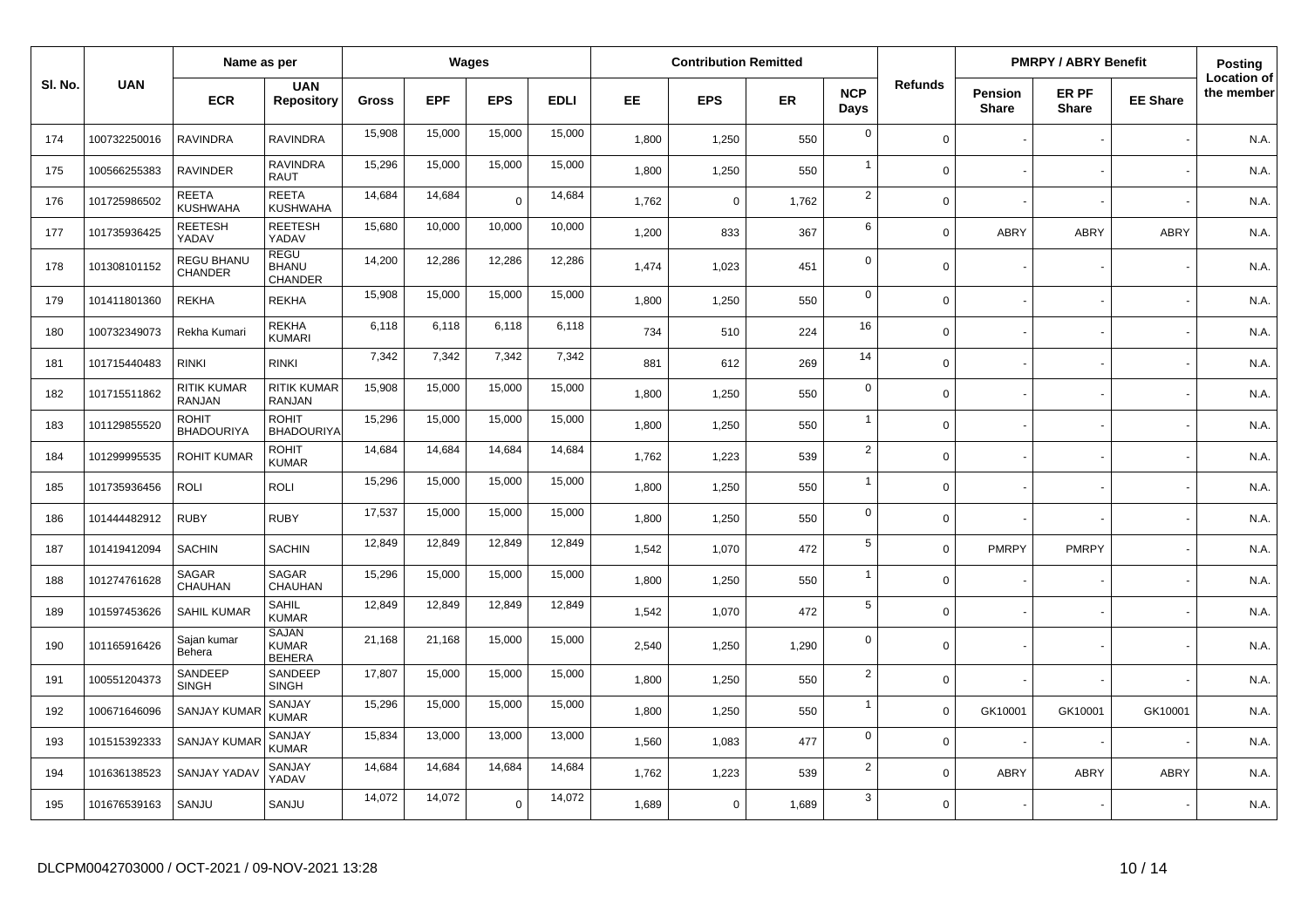|         |              | Name as per                                     |                                                 |        |            | Wages          |             |       | <b>Contribution Remitted</b> |       |                    |                |                                | <b>PMRPY / ABRY Benefit</b> |                 | <b>Posting</b>                   |
|---------|--------------|-------------------------------------------------|-------------------------------------------------|--------|------------|----------------|-------------|-------|------------------------------|-------|--------------------|----------------|--------------------------------|-----------------------------|-----------------|----------------------------------|
| SI. No. | <b>UAN</b>   | <b>ECR</b>                                      | <b>UAN</b><br><b>Repository</b>                 | Gross  | <b>EPF</b> | <b>EPS</b>     | <b>EDLI</b> | EE    | <b>EPS</b>                   | ER    | <b>NCP</b><br>Days | <b>Refunds</b> | <b>Pension</b><br><b>Share</b> | ER PF<br><b>Share</b>       | <b>EE Share</b> | <b>Location of</b><br>the member |
| 196     | 100551204974 | <b>SANJU DEVI</b>                               | <b>SANJU DEVI</b>                               | 15,296 | 15,000     | 15,000         | 15,000      | 1,800 | 1,250                        | 550   | $\overline{1}$     | $\Omega$       |                                |                             |                 | N.A.                             |
| 197     | 101515392071 | <b>SANTOSH</b>                                  | <b>SANTOSH</b>                                  | 15,834 | 13,000     | 13,000         | 13,000      | 1,560 | 1,083                        | 477   | $\mathbf 0$        | $\Omega$       |                                |                             |                 | N.A.                             |
| 198     | 101442657937 | <b>SANTOSH</b><br><b>KUMAR</b>                  | <b>SANTOSH</b><br><b>KUMAR</b>                  | 22,134 | 15,000     | 15,000         | 15,000      | 1,800 | 1,250                        | 550   | $\mathbf 0$        | $\Omega$       |                                |                             |                 | N.A.                             |
| 199     | 101685482367 | <b>SANTOSH</b><br><b>KUMAR</b>                  | <b>SANTOSH</b><br><b>KUMAR</b>                  | 12,849 | 12,849     | $\overline{0}$ | 12,849      | 1,542 | $\Omega$                     | 1,542 | 5                  | $\Omega$       |                                |                             |                 | N.A.                             |
| 200     | 100566256767 | <b>SANTOSH</b><br>KUMAR                         | <b>SANTOSH</b><br><b>KUMAR</b><br><b>VERMA</b>  | 19,291 | 15,000     | 15,000         | 15,000      | 1,800 | 1,250                        | 550   | $\mathbf 0$        | $\mathbf 0$    |                                |                             |                 | N.A.                             |
| 201     | 101655390816 | <b>SANTOSH</b>                                  | <b>SANTOSH</b><br><b>KUMARI</b>                 | 12,237 | 12,237     | $\overline{0}$ | 12,237      | 1,468 | $\Omega$                     | 1,468 | 6                  | $\Omega$       |                                |                             |                 | N.A.                             |
| 202     | 101735936418 | <b>SAPNA MISHR</b>                              | <b>SAPNA</b><br><b>MISHRA</b>                   | 6,272  | 4,000      | 4,000          | 4,000       | 480   | 333                          | 147   | 18                 | $\mathbf 0$    | <b>ABRY</b>                    | <b>ABRY</b>                 | <b>ABRY</b>     | N.A.                             |
| 203     | 100915316972 | <b>SHRVAN</b><br><b>KUMAR</b><br>MANDAL         | <b>SARBAN</b><br><b>KUMAR</b><br><b>MANDAL</b>  | 15,908 | 15,000     | 15,000         | 15,000      | 1,800 | 1,250                        | 550   | $\mathbf 0$        | $\Omega$       |                                |                             |                 | N.A.                             |
| 204     | 101202820442 | <b>SARITA DEVI</b>                              | <b>SARITA DEVI</b>                              | 15,296 | 15,000     | 15,000         | 15,000      | 1,800 | 1,250                        | 550   | $\overline{1}$     | $\Omega$       |                                |                             |                 | N.A.                             |
| 205     | 100543117281 | SARVENDRA<br><b>KUMAR</b>                       | SARVENDRA<br><b>KUMAR</b>                       | 15,908 | 15,000     | 15,000         | 15,000      | 1,800 | 1,250                        | 550   | $\mathbf 0$        | $\Omega$       |                                |                             |                 | N.A.                             |
| 206     | 101129855549 | SARVESH<br><b>KUMAR</b>                         | SARVESH<br><b>KUMAR</b>                         | 15,908 | 15,000     | 15,000         | 15,000      | 1,800 | 1,250                        | 550   | $\mathbf 0$        | $\Omega$       |                                |                             |                 | N.A.                             |
| 207     | 101735936544 | <b>SAURABH</b><br>YADAV                         | <b>SAURABH</b><br>YADAV                         | 20,384 | 13,000     | 13,000         | 13,000      | 1,560 | 1,083                        | 477   | $\mathbf 0$        | $\mathbf 0$    | ABRY                           | <b>ABRY</b>                 | <b>ABRY</b>     | N.A.                             |
| 208     | 100957444919 | <b>SAVITRI</b>                                  | <b>SAVITRI</b>                                  | 15,296 | 15,000     | 15,000         | 15,000      | 1,800 | 1,250                        | 550   | $\overline{1}$     | $\Omega$       |                                |                             |                 | N.A.                             |
| 209     | 101446308822 | SAWAN<br><b>PASWAN</b>                          | SAWAN<br><b>PASWAN</b>                          | 15,908 | 15,000     | 15,000         | 15,000      | 1,800 | 1,250                        | 550   | $\pmb{0}$          | $\Omega$       |                                |                             |                 | N.A.                             |
| 210     | 101685483014 | <b>SEEMA TIWAR</b>                              | <b>SEEMA</b><br><b>TIWARI</b>                   | 11,013 | 11,013     | $\overline{0}$ | 11,013      | 1.322 | $\Omega$                     | 1,322 | 8                  | $\Omega$       |                                |                             |                 | N.A.                             |
| 211     | 101745898492 | <b>SHABNAM</b>                                  | <b>SHABNAM</b>                                  | 6,118  | 6,118      | 6,118          | 6,118       | 734   | 510                          | 224   | $\mathbf 0$        | $\mathbf 0$    | <b>ABRY</b>                    | <b>ABRY</b>                 | <b>ABRY</b>     | N.A.                             |
| 212     | 101419412060 | <b>SHAMBHU</b><br><b>KUMAR</b><br><b>PASWAN</b> | <b>SHAMBHU</b><br><b>KUMAR</b><br><b>PASWAN</b> | 19,291 | 15,000     | 15,000         | 15,000      | 1,800 | 1,250                        | 550   | $\mathbf 0$        | $\Omega$       |                                |                             |                 | N.A.                             |
| 213     | 100919015837 | <b>SHARWAN</b><br><b>KUMAR RAM</b>              | SHARWAN<br><b>KUMAR RAM</b>                     | 15,908 | 15,000     | 15,000         | 15,000      | 1,800 | 1,250                        | 550   | $\mathbf 0$        | $\Omega$       |                                |                             |                 | N.A.                             |
| 214     | 101742125312 | Shiv Mahendra                                   | SHIV<br><b>MAHENDRA</b>                         | 19.600 | 12,500     | 12,500         | 12,500      | 1,500 | 1,041                        | 459   | $\overline{1}$     | $\mathbf 0$    | <b>ABRY</b>                    | <b>ABRY</b>                 | ABRY            | N.A.                             |
| 215     | 100634694845 | SHIV NARAYAM                                    | <b>SHIV</b><br>NARAYAN                          | 14,072 | 14,072     | 14,072         | 14,072      | 1,689 | 1,172                        | 517   | 3                  | $\Omega$       | ABRY                           | <b>ABRY</b>                 | <b>ABRY</b>     | N.A.                             |
| 216     | 101703676149 | <b>SHIVAM KUMAR</b>                             | <b>SHIVAM</b><br>KUMAR                          | 21,121 | 15,000     | 15,000         | 15,000      | 1,800 | 1,250                        | 550   | $\mathbf 0$        | $\Omega$       | GK10001                        | GK10001                     | GK10001         | N.A.                             |
| 217     | 101497092872 | SHIVAM SINGH                                    | <b>SHIVAM</b><br><b>SINGH</b>                   | 15,296 | 15,000     | 15,000         | 15,000      | 1,800 | 1,250                        | 550   | $\overline{1}$     | $\Omega$       |                                |                             |                 | N.A.                             |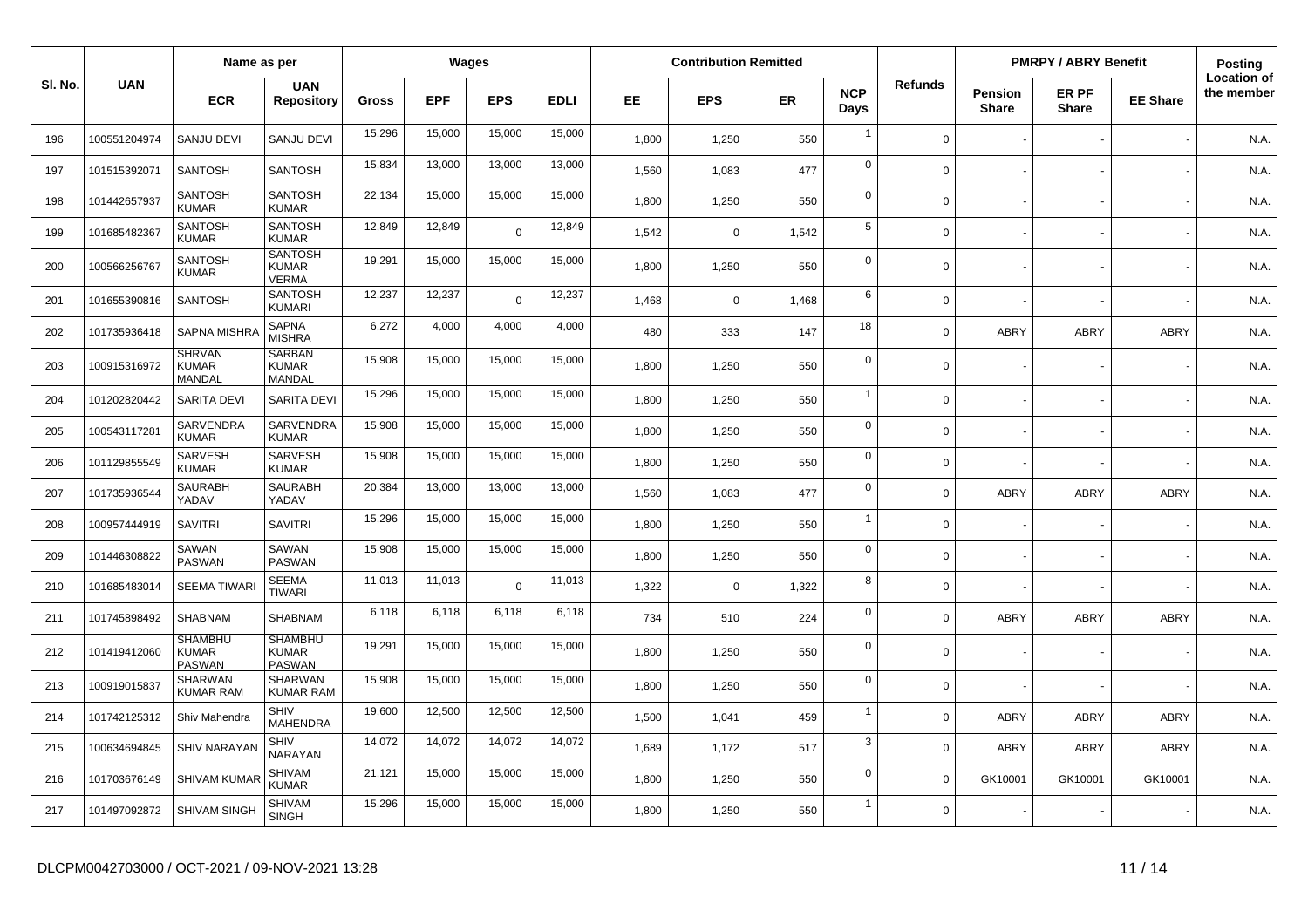|         |              | Name as per                      |                                      |              |            | Wages      |             |       | <b>Contribution Remitted</b> |       |                    |                |                                | <b>PMRPY / ABRY Benefit</b> |                 | Posting                          |
|---------|--------------|----------------------------------|--------------------------------------|--------------|------------|------------|-------------|-------|------------------------------|-------|--------------------|----------------|--------------------------------|-----------------------------|-----------------|----------------------------------|
| SI. No. | <b>UAN</b>   | <b>ECR</b>                       | <b>UAN</b><br><b>Repository</b>      | <b>Gross</b> | <b>EPF</b> | <b>EPS</b> | <b>EDLI</b> | EE    | <b>EPS</b>                   | ER    | <b>NCP</b><br>Days | <b>Refunds</b> | <b>Pension</b><br><b>Share</b> | ER PF<br><b>Share</b>       | <b>EE Share</b> | <b>Location of</b><br>the member |
| 218     | 101485166753 | <b>SHIVENDER</b><br><b>KUMAR</b> | <b>SHIVENDER</b><br><b>KUMAR</b>     | 15,908       | 15,000     | 15,000     | 15,000      | 1,800 | 1,250                        | 550   | $\mathbf 0$        | $\Omega$       |                                |                             |                 | N.A.                             |
| 219     | 101735936571 | <b>SHOBHIT</b><br><b>KUMAR</b>   | <b>SHOBHIT</b><br><b>KUMAR</b>       | 20,384       | 13,000     | 13,000     | 13,000      | 1,560 | 1,083                        | 477   | $\mathbf 0$        | $\Omega$       | ABRY                           | <b>ABRY</b>                 | ABRY            | N.A.                             |
| 220     | 101636138510 | SHUBHAM<br><b>BERA</b>           | SHUBHAM<br><b>BERA</b>               | 14,072       | 14,072     | 14,072     | 14,072      | 1,689 | 1,172                        | 517   | 3                  | $\Omega$       | ABRY                           | <b>ABRY</b>                 | ABRY            | N.A.                             |
| 221     | 101735936516 | SHUBHAM<br><b>CHAURASIA</b>      | <b>SHUBHAM</b><br><b>CHAURASIA</b>   | 22,134       | 15,000     | 15,000     | 15,000      | 1,800 | 1,250                        | 550   | $\mathbf 0$        | $\Omega$       |                                |                             |                 | N.A.                             |
| 222     | 101596482370 | <b>SOHAN SINGH</b>               | SOHAN<br><b>SINGH</b>                | 9,135        | 7,500      | 7,500      | 7,500       | 900   | 625                          | 275   | 11                 | $\Omega$       |                                |                             |                 | N.A.                             |
| 223     | 101627403093 | <b>SONIA</b>                     | <b>SONIA</b>                         | 15,296       | 15,000     | 15,000     | 15,000      | 1,800 | 1,250                        | 550   | $\overline{1}$     | $\Omega$       | GK10001                        | GK10001                     | GK10001         | N.A.                             |
| 224     | 101497730204 | SONU KUMAR<br>PASVAN             | SONU<br><b>KUMAR</b><br>PASVAN       | 13,461       | 13,461     | 13,461     | 13,461      | 1,615 | 1,121                        | 494   | $\overline{4}$     | $\Omega$       |                                |                             |                 | N.A.                             |
| 225     | 101693210516 | SONU KUMAR<br><b>SINGH</b>       | SONU<br><b>KUMAR</b><br><b>SINGH</b> | 13,461       | 13,461     | $\Omega$   | 13,461      | 1,615 | $\mathbf 0$                  | 1,615 | $\overline{4}$     | $\Omega$       |                                |                             |                 | N.A.                             |
| 226     | 101515392322 | <b>SUBASH</b><br>CHANDER         | <b>SUBASH</b><br><b>CHANDER</b>      | 15,834       | 13,000     | 13,000     | 13,000      | 1.560 | 1,083                        | 477   | $\mathbf 0$        | $\Omega$       |                                |                             |                 | N.A.                             |
| 227     | 101322799675 | <b>SUBHASH</b>                   | <b>SUBHASH</b>                       | 15,296       | 15,000     | 15,000     | 15,000      | 1,800 | 1,250                        | 550   | $\overline{1}$     | $\Omega$       | GK10001                        | GK10001                     | GK10001         | N.A.                             |
| 228     | 101644130830 | <b>SUBHASH</b>                   | <b>SUBHASH</b>                       | 14,072       | 14,072     | 14,072     | 14,072      | 1,689 | 1,172                        | 517   | $\mathbf{3}$       | $\Omega$       | ABRY                           | <b>ABRY</b>                 | <b>ABRY</b>     | N.A.                             |
| 229     | 101107180736 | <b>SUBHSH</b><br>CHANDRA         | <b>SUBHASH</b><br>CHANDRA            | 15,908       | 15,000     | 15,000     | 15,000      | 1,800 | 1,250                        | 550   | $\mathbf 0$        | $\mathbf 0$    |                                |                             |                 | N.A.                             |
| 230     | 101355824066 | <b>SUKHPAL</b>                   | <b>SUKHPAL</b>                       | 22,134       | 15,000     | 15,000     | 15,000      | 1,800 | 1,250                        | 550   | $\mathbf 0$        | $\Omega$       |                                |                             |                 | N.A.                             |
| 231     | 101617237465 | <b>SUNEEL</b>                    | <b>SUNEEL</b>                        | 15,908       | 15,000     | 15,000     | 15,000      | 1,800 | 1,250                        | 550   | $\mathbf 0$        | $\Omega$       |                                |                             |                 | N.A.                             |
| 232     | 101735936378 | <b>SUNEEL KUMAR</b>              | SUNEEL<br><b>KUMAR</b>               | 20,384       | 13,000     | 13,000     | 13,000      | 1,560 | 1,083                        | 477   | $\mathbf 0$        | $\Omega$       | ABRY                           | <b>ABRY</b>                 | ABRY            | N.A.                             |
| 233     | 101291452645 | <b>SUNIL</b>                     | <b>SUNIL</b>                         | 12,237       | 12,237     | 12,237     | 12,237      | 1,468 | 1,019                        | 449   | 6                  | $\Omega$       |                                |                             |                 | N.A.                             |
| 234     | 101485166674 | <b>SUNIL KUMAR</b>               | <b>SUNIL</b><br><b>KUMAR</b>         | 12,849       | 12,849     | 12,849     | 12,849      | 1,542 | 1,070                        | 472   | $\sqrt{5}$         | $\Omega$       |                                |                             |                 | N.A.                             |
| 235     | 101151378669 | <b>SUNIL KUMAR</b>               | <b>SUNIL</b><br><b>KUMAR</b>         | 15,296       | 15,000     | 15,000     | 15,000      | 1,800 | 1,250                        | 550   | $\overline{1}$     | $\Omega$       |                                |                             |                 | N.A.                             |
| 236     | 101262780101 | <b>SURAJ</b>                     | <b>SURAJ</b>                         | 15,296       | 15,000     | 15,000     | 15,000      | 1,800 | 1,250                        | 550   | $\overline{1}$     | $\Omega$       |                                |                             |                 | N.A.                             |
| 237     | 101414945392 | <b>SURAJ BHAN</b>                | SURAJ BHAN                           | 17,537       | 15,000     | 15,000     | 15,000      | 1,800 | 1,250                        | 550   | $\mathbf 0$        | $\Omega$       |                                |                             |                 | N.A.                             |
| 238     | 101193363027 | <b>SURAJ KUMAR</b>               | <b>SURAJ</b><br><b>KUMAR</b>         | 15,908       | 15,000     | 15,000     | 15,000      | 1,800 | 1,250                        | 550   | $\mathbf 0$        | $\Omega$       |                                |                             |                 | N.A.                             |
| 239     | 101715440431 | <b>SURAJ KUMAR</b><br>JHA        | <b>SURAJ</b><br><b>KUMAR JHA</b>     | 13,461       | 13,461     | 13,461     | 13,461      | 1,615 | 1,121                        | 494   | $\overline{4}$     | $\Omega$       |                                |                             |                 | N.A.                             |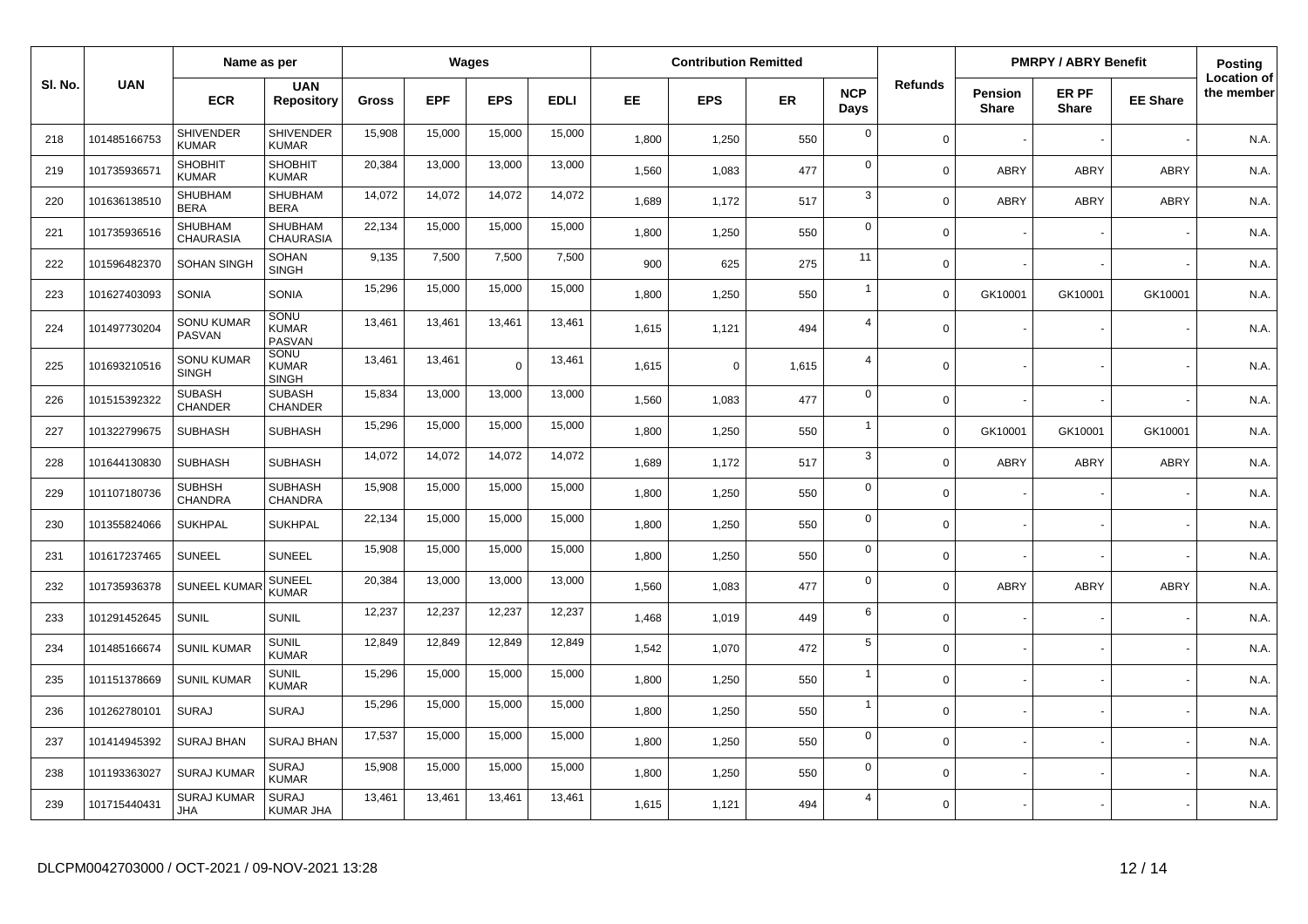| SI. No. | <b>UAN</b>   | Name as per                                          |                                                  | Wages  |            |            | <b>Contribution Remitted</b> |       |            |       |                    | <b>PMRPY / ABRY Benefit</b> |                                |                       | Posting         |                                  |
|---------|--------------|------------------------------------------------------|--------------------------------------------------|--------|------------|------------|------------------------------|-------|------------|-------|--------------------|-----------------------------|--------------------------------|-----------------------|-----------------|----------------------------------|
|         |              | <b>ECR</b>                                           | <b>UAN</b><br><b>Repository</b>                  | Gross  | <b>EPF</b> | <b>EPS</b> | <b>EDLI</b>                  | EE.   | <b>EPS</b> | ER    | <b>NCP</b><br>Days | <b>Refunds</b>              | <b>Pension</b><br><b>Share</b> | ER PF<br><b>Share</b> | <b>EE Share</b> | <b>Location of</b><br>the member |
| 240     | 101419412115 | <b>SURENDRA</b><br><b>KUMAR SINGH</b>                | <b>SURENDRA</b><br><b>KUMAR</b><br><b>SINGH</b>  | 15,908 | 15,000     | 15,000     | 15,000                       | 1,800 | 1,250      | 550   | $\mathbf 0$        | $\mathbf 0$                 |                                |                       |                 | N.A.                             |
| 241     | 100511915083 | <b>SURESH</b><br><b>KUMAR</b>                        | <b>SURESH</b><br><b>KUMAR</b>                    | 19,291 | 15,000     | 15,000     | 15,000                       | 1,800 | 1,250      | 550   | $\mathbf 0$        | $\mathbf 0$                 |                                |                       |                 | N.A.                             |
| 242     | 101745898526 | Suresh Kumar<br>Nath                                 | <b>SURESH</b><br><b>KUMAR</b><br><b>NATH</b>     | 21,168 | 21,168     | 15,000     | 15,000                       | 2.540 | 1,250      | 1,290 | $\mathbf 0$        | $\mathbf 0$                 |                                |                       |                 | N.A.                             |
| 243     | 101735942211 | <b>SURJEET</b><br><b>KUMAR</b>                       | <b>SURJEET</b><br><b>KUMAR</b>                   | 15,680 | 10,000     | 10,000     | 10,000                       | 1,200 | 833        | 367   | 6                  | $\mathbf 0$                 | <b>ABRY</b>                    | ABRY                  | <b>ABRY</b>     | N.A.                             |
| 244     | 101306611108 | SURYAKANT<br>SAINI                                   | <b>SURYAKANT</b><br>SAINI                        | 15,908 | 15,000     | 15,000     | 15,000                       | 1,800 | 1,250      | 550   | $\mathbf 0$        | $\overline{0}$              |                                |                       |                 | N.A.                             |
| 245     | 101445677699 | <b>SUSHILA</b>                                       | <b>SUSHILA</b>                                   | 13,461 | 13,461     | 13,461     | 13,461                       | 1,615 | 1,121      | 494   | $\overline{4}$     | $\Omega$                    |                                |                       |                 | N.A.                             |
| 246     | 101515392063 | <b>SUSHMA DEVI</b>                                   | <b>SUSHMA</b><br><b>DEVI</b>                     | 15,834 | 13,000     | 13,000     | 13,000                       | 1,560 | 1,083      | 477   | $\mathbf 0$        | $\mathbf 0$                 |                                |                       |                 | N.A.                             |
| 247     | 101458083041 | <b>SWEETY</b>                                        | <b>SWEETY</b>                                    | 11,625 | 11,625     | 11,625     | 11,625                       | 1,395 | 968        | 427   | $\overline{7}$     | $\mathbf 0$                 |                                |                       |                 | N.A.                             |
| 248     | 101541129970 | <b>THOTA</b><br><b>VENKATA</b><br><b>SANDYA RANI</b> | <b>THOTA</b><br><b>VENKATA</b><br>SANDYA<br>RANI | 11,691 | 11,691     | 11,691     | 11,691                       | 1,403 | 974        | 429   | 6                  | $\Omega$                    |                                |                       |                 | N.A.                             |
| 249     | 101551475254 | <b>THOTA</b><br>VENKATA<br>YASODA                    | <b>THOTA</b><br><b>VENKATA</b><br>YASODA         | 11,691 | 11,691     | 11,691     | 11,691                       | 1,403 | 974        | 429   | 6                  | $\mathbf 0$                 |                                |                       |                 | N.A.                             |
| 250     | 101486849447 | Tikan Kumar<br>Behera                                | <b>TIKAN</b><br><b>KUMAR</b><br><b>BEHERA</b>    | 21,168 | 21,168     | 15,000     | 15,000                       | 2,540 | 1,250      | 1,290 | $\mathbf{0}$       | $\Omega$                    |                                |                       |                 | N.A.                             |
| 251     | 101735936384 | <b>TILAK SINGH</b>                                   | <b>TILAK SINGH</b>                               | 20,384 | 13,000     | 13,000     | 13,000                       | 1,560 | 1,083      | 477   | $\mathbf 0$        | $\mathbf 0$                 | <b>ABRY</b>                    | ABRY                  | <b>ABRY</b>     | N.A.                             |
| 252     | 101511288663 | <b>TULSI KUMARI</b>                                  | <b>TULSI</b><br><b>KUMARI</b>                    | 15,296 | 15,000     | 15,000     | 15,000                       | 1,800 | 1,250      | 550   | $\mathbf{1}$       | $\mathbf 0$                 | GK10001                        | GK10001               | GK10001         | N.A.                             |
| 253     | 101515392314 | <b>VIJAY KUMAR</b>                                   | <b>VIJAY KUMAR</b>                               | 15,834 | 13,000     | 13,000     | 13,000                       | 1,560 | 1,083      | 477   | $\mathbf 0$        | $\Omega$                    |                                |                       |                 | N.A.                             |
| 254     | 101428282330 | <b>VIKAS</b><br>JANARDAN<br><b>KADAM</b>             | <b>VIKAS</b><br><b>JANARDAN</b><br><b>KADAM</b>  | 14,200 | 12,286     | 12,286     | 12,286                       | 1,474 | 1,023      | 451   | $\mathbf 0$        | $\overline{0}$              | PMRPY                          | <b>PMRPY</b>          |                 | N.A.                             |
| 255     | 101322799725 | <b>VIKAS KUMAR</b><br>SAH                            | <b>VIKAS</b><br><b>KUMAR SAH</b>                 | 15,296 | 15,000     | 15,000     | 15,000                       | 1,800 | 1,250      | 550   | $\mathbf{1}$       | $\mathbf 0$                 |                                |                       |                 | N.A.                             |
| 256     | 101401265544 | <b>VIKASH</b>                                        | <b>VIKASH</b>                                    | 14,072 | 14,072     | 14,072     | 14,072                       | 1,689 | 1,172      | 517   | 3                  | $\mathbf 0$                 | <b>PMRPY</b>                   | <b>PMRPY</b>          |                 | N.A.                             |
| 257     | 100055827110 | <b>VIKASH KUMAI</b>                                  | <b>VIKASH</b><br><b>KUMAR</b>                    | 22,340 | 21,258     | 15,000     | 15,000                       | 2,551 | 1,250      | 1,301 | $\mathbf 0$        | $\mathbf 0$                 |                                |                       |                 | N.A.                             |
| 258     | 101233890898 | <b>VIKRAM SINGH</b>                                  | <b>VIKRAM</b><br><b>SINGH</b>                    | 15,296 | 15,000     | 15,000     | 15,000                       | 1,800 | 1,250      | 550   | $\mathbf{1}$       | $\mathbf 0$                 | GK10001                        | GK10001               | GK10001         | N.A.                             |
| 259     | 101735936350 | <b>VINAY KUMAR</b>                                   | <b>VINAY</b><br><b>KUMAR</b>                     | 20,384 | 13,000     | 13,000     | 13,000                       | 1,560 | 1,083      | 477   | $\mathbf 0$        | $\mathbf 0$                 | <b>ABRY</b>                    | ABRY                  | ABRY            | N.A.                             |
| 260     | 100478698484 | <b>VINOD</b>                                         | <b>VINOD</b>                                     | 15,908 | 15,000     | 15,000     | 15,000                       | 1,800 | 1,250      | 550   | $\Omega$           | $\mathbf 0$                 |                                |                       |                 | N.A.                             |